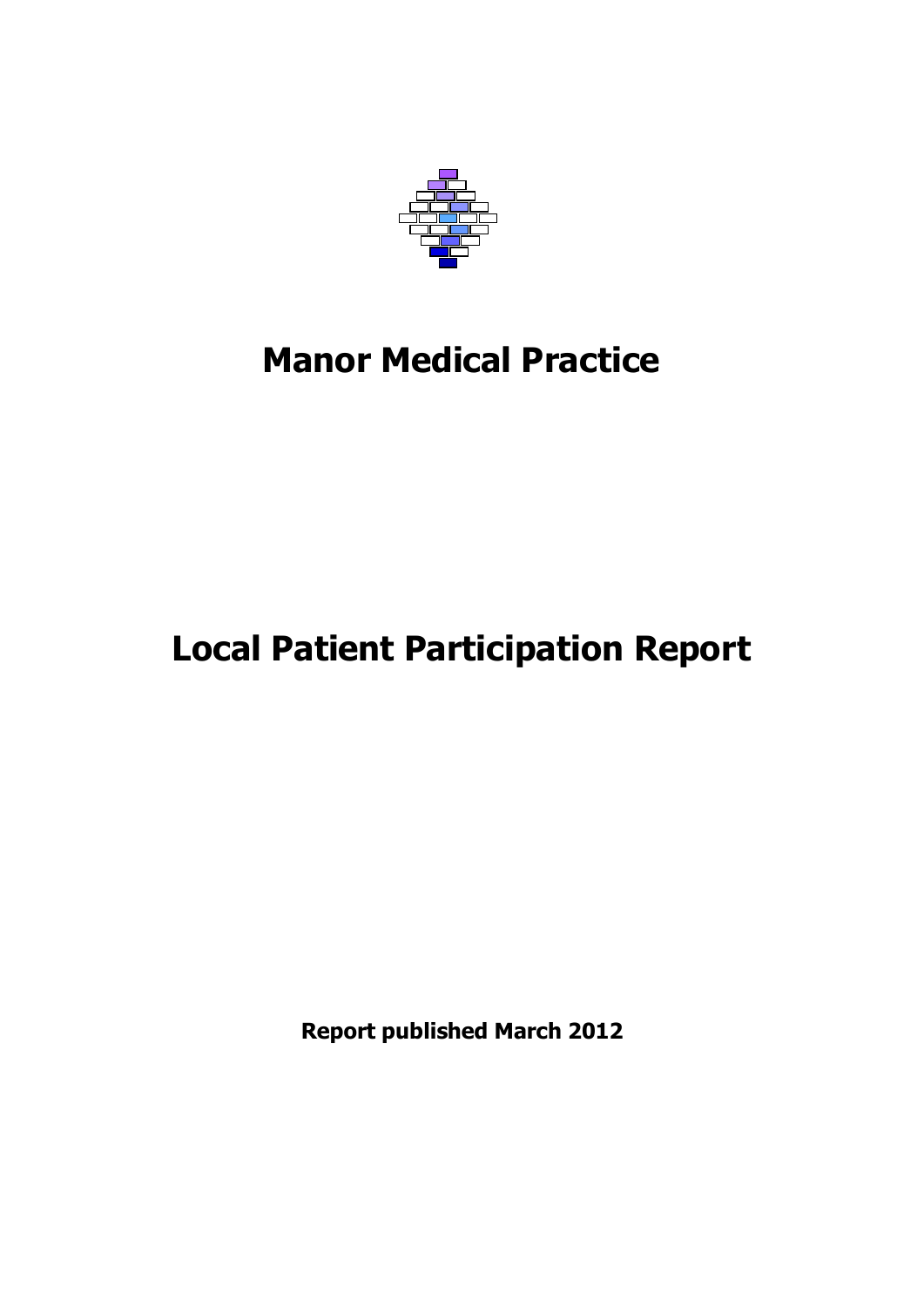# **Contents**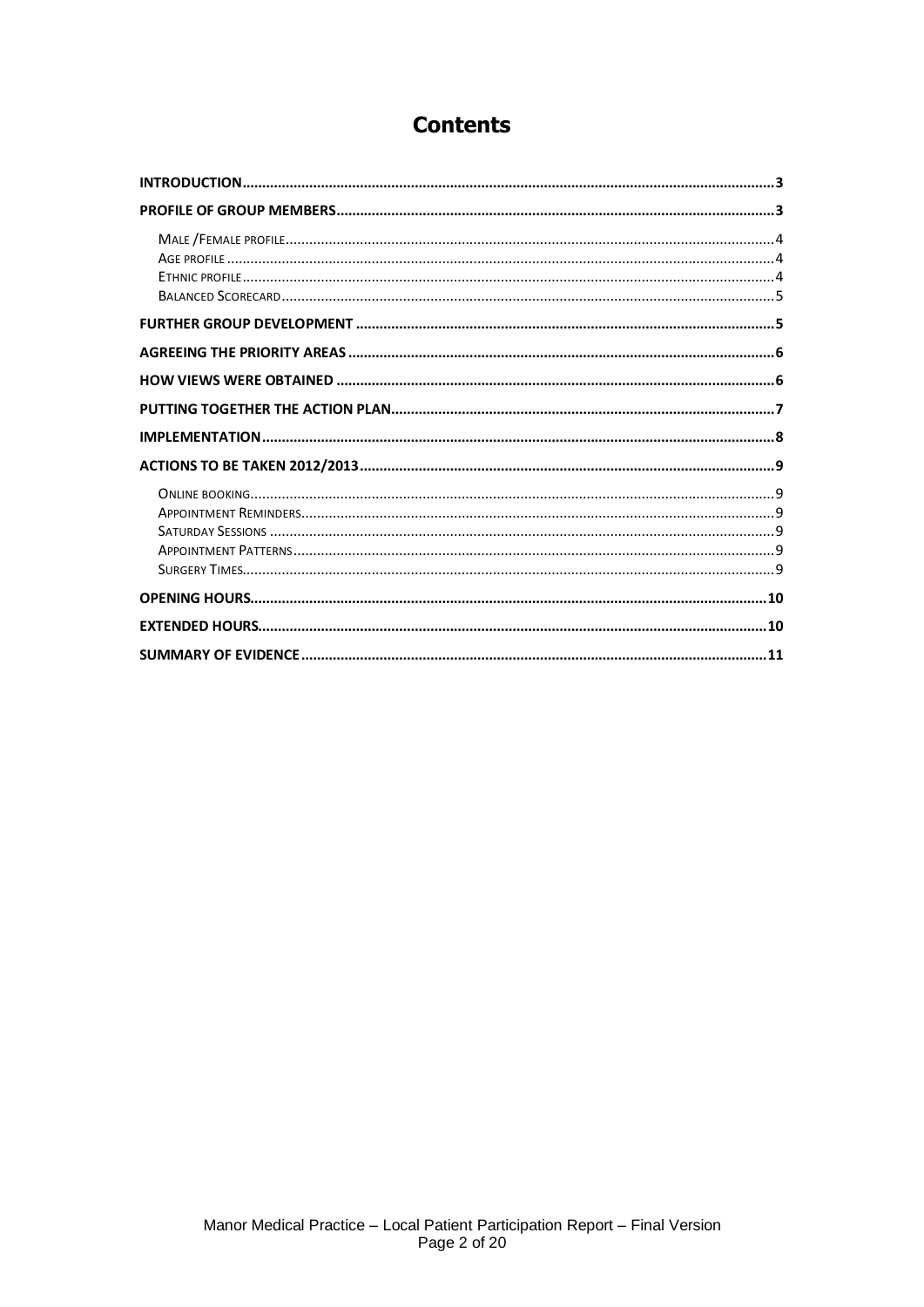# <span id="page-2-0"></span>**Introduction**

Manor Medical Practice is a large and busy practice with over 9000 registered patients and based at two sites. We hope that by engaging more with our patients we can improve the service we provide by understanding more about the issues faced. We made the decision to use a virtual patient participation group (PPG) to increase the number of potential members and widen the membership. The group was recruited and consulted on various issues mainly regarding appointments as this is the most common complaint we have via the national GP survey and our own local GPAQ survey held in-house.

The group currently has over 70 members and we are still accepting new applications. We have had a great response rate to all our surveys and some excellent ideas have been suggested. The Practice looks forward to working with the group for some time to come.

# <span id="page-2-1"></span>**Profile of Group Members**

Manor Medical Practice currently has a list size of around 9,200 patients. Our current patient group has 73 members, around 0.8% of the practice population.

In the past the Practice has had a Patient Group which was face to face. The success was limited; numbers were small; it was difficult to find a time and location suitable for meetings; the group mainly comprised older female patients.

We took the approach of making this group a virtual group in order to try to increase numbers and reach a wider patient base. Using virtual methods also overcomes the problems with physical locations and finding suitable times for meetings, and we hoped that by using electronic methods to communicate (text, email) and conduct the surveys (online) we may attract a younger group of patients.

By using an in-house campaign we hoped to attract a membership of patients who use the service provided and attend the practice.

We recruited using a mixture of the following methods:-

- Text messages sent to 1600 patients with a mobile number recorded
- Poster Campaign in waiting room and surgeries  $\bullet$
- $\bullet$  Links on Website and NHS Choices
- Written invitations sent to all residential homes asking for representation
- Written invitations sent to members of previous patient group

We also offered a variety of methods for group members to communicate with us to ensure that we did not exclude patients who may not have access to the internet and email:

- Online survey completion
- Paper based survey completion
- Telephone based survey completion

There is one member who prefers telephone surveys, one third use email and the remainder complete postal surveys.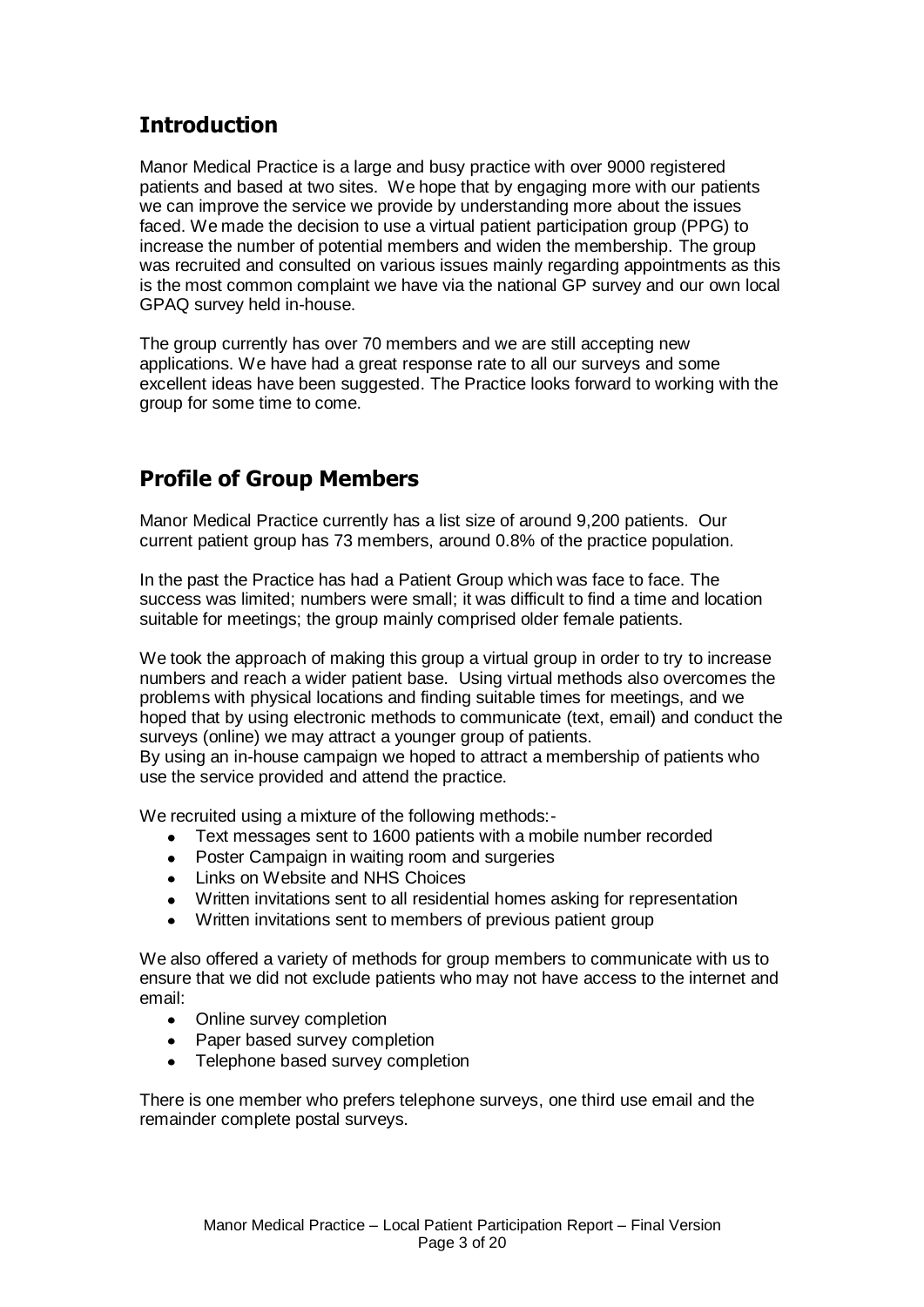### <span id="page-3-0"></span>**Male /Female profile**

| Total                | <b>Male</b> | <b>Female</b> |
|----------------------|-------------|---------------|
| <b>All Patients</b>  | 50%         | .50%          |
| <b>Patient Group</b> | 40%         | 60%           |
| Attendance           | 46%         | 54%           |

Table 1 – Male/female profile

As can be seen in table 1 above, we have a higher female to male ratio in the patient group than the practice population. This reflects attendance patterns over the previous twelve months where we also have a higher ratio of females attending than males.

### <span id="page-3-1"></span>**Age profile**

| Total                | 16 or under | <sup>।</sup> 17-24 | 25-34 | $35 - 44$ | 45-54      | 55-64 | 65 or over |
|----------------------|-------------|--------------------|-------|-----------|------------|-------|------------|
| <b>All Patients</b>  | 18%         | $10\%$             | 13%   | 13%       | $16\%$     | 13%   | 17%        |
| <b>Patient Group</b> | $0\%$       | 4%                 | $7\%$ | 16%       | <b>25%</b> | 19%   | <b>29%</b> |
| Attendance           | 16%         | 9%                 | 13%   | 12%       | 16%        | 13%   | 20%        |

Table 2 – Age profile

Despite efforts in the recruitment to encourage younger patients to engage we do still have a predominantly older group of patients and we are very under represented in the under 25's age group. However, the group does contain parents so we hope that the views of the the younger population are still able to be put across via these members. Attendance patterns across the age bands show a correlation to the age bands of the practice population.

### <span id="page-3-2"></span>**Ethnic profile**

| <b>Ethnic category</b>                                 | <b>All Patients</b> | <b>Group</b> |
|--------------------------------------------------------|---------------------|--------------|
| British or mixed British - ethnic category 2001 census | 87.08%              | 90.91%       |
| Other White background - ethnic category 2001 census   | 5.01%               | 9.09%        |
| White British - ethnic category 2001 census            | 5.55%               | 2.60%        |
| White Irish - ethnic category 2001 census              | 0.07%               | 1.30%        |
| Other ethnicity                                        | 2.28%               | $0\%$        |

Table 3 – Ethnic profile

As can be seen in table 3 above, the ethnicity of the group is fairly representative of the ethnicity of the practice population - over 97% of the population is currently represented.

Of those patients falling into the 2.28% other ethnicity the largest groups are of Chinese origin (0.33%), Pakistani origin(0.20%) or describe themselves as mixed origin(0.93%).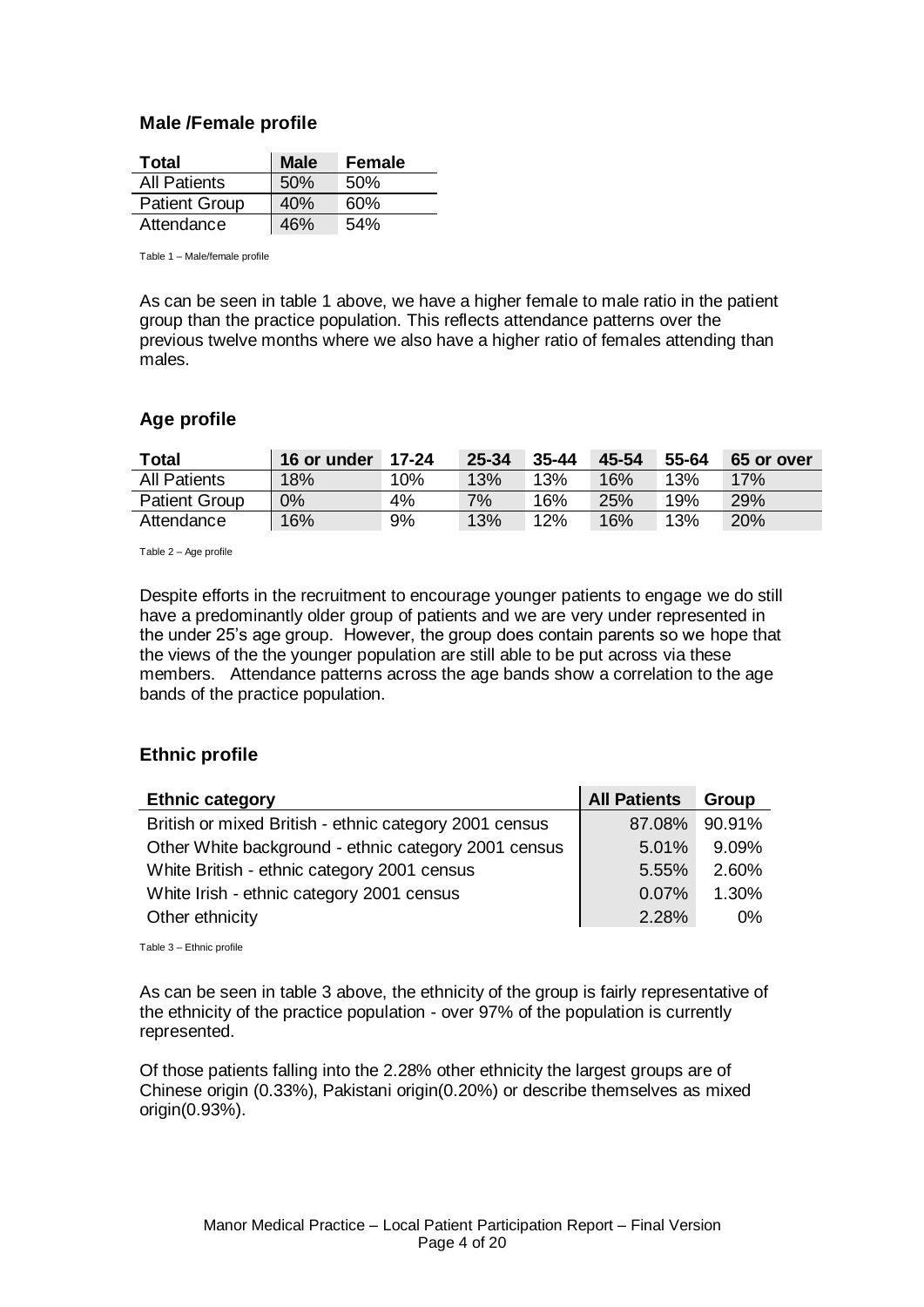### <span id="page-4-0"></span>**Balanced Scorecard**

The scorecard (see below) show the age sex profile of group members compared to the entire patient population. If we except patients under the age of 15, it identifies the greatest under represented group as females aged 44 or under and the most over represented group as females aged 45 and over.

We expect that the views of patients aged 14 or under will be put forward by their parents or guardians.





# <span id="page-4-1"></span>**Further Group Development**

As the group develops and grows next year we hope to fill in the gaps to make the group even more representative of the practice population.

We will do this by:

- Target invitations to patients in the under represented ethnic groups  $\bullet$
- Focus on females aged 45 or under  $\bullet$
- Encourage families with young children to join the group $\bullet$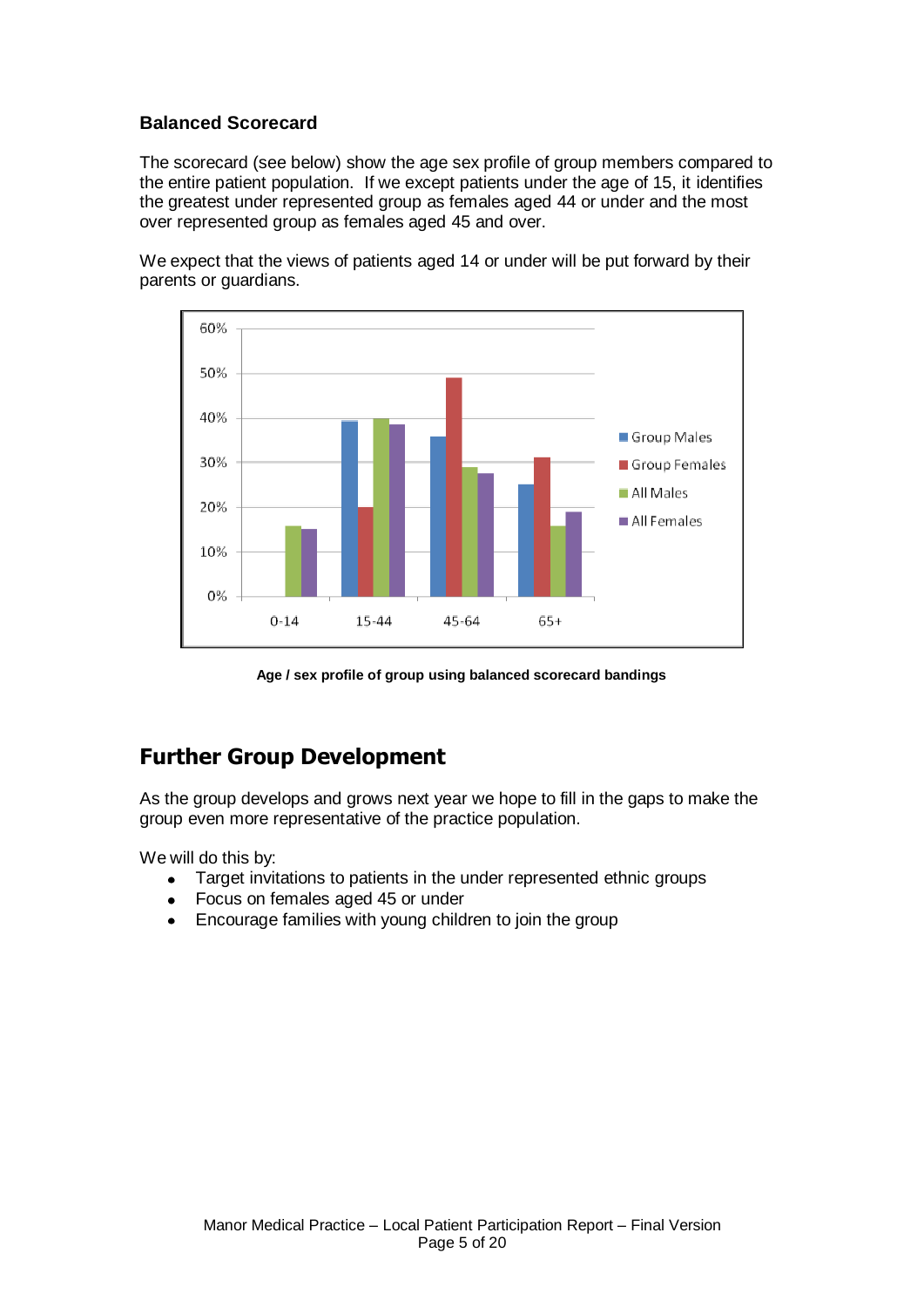# <span id="page-5-0"></span>**Agreeing the priority areas**

Agreeing the priority areas was a two stage process: GPAQ results and PPG input.

In January / February 2011 the Practice ran an internal GPAQ survey for patients and had 277 patients complete questionnaires. We decided that since these results provided us with a current insight into the issues faced by patients that these would be an ideal starting point. Using these results we compiled a survey for the group members to complete.

The key issues arising from the GPAQ survey were:

- Contacting the practice
- Appointment times
- Availability of doctors and nurses

The group survey concentrated on these areas and other connected issues:

- Contacting the practice
- Appointment times
- Availability of appointments
- Reducing DNAs
- $\blacksquare$ Preferred sites

Using the results of the survey of group members we then identified the priority areas:

- Contacting the practice
- Appointment times
- Availability of appointments
- Reducing DNAs

These results then fed into a second survey which was opened to all patients at the practice. We had a huge response of 368 completed questionnaires.

### <span id="page-5-1"></span>**How views were obtained**

The GPAQ survey was conducted at both Offerton and Hillgate sites and printed copies were given to all patients attending for appointments during the survey period. The results were then manually compiled and using the online GPAQ facility a report produced. The results of the report were printed and copies left in each waiting room.

The PPG survey was hosted on citizenspace.com and a link was emailed to members of the group requesting online access. One member was telephoned and completed the survey verbally and the remaining group members were sent a printed copy of the survey and asked to return it. We had 46 responses to this survey which was sent to a group of 56 members.

The second group survey was also hosted on citizenspace.com and distributed to group members as before. Additionally we produced printed copies which were handed out to patients attending the practice during a three week period in February 2012. We had a response of 368 completed surveys.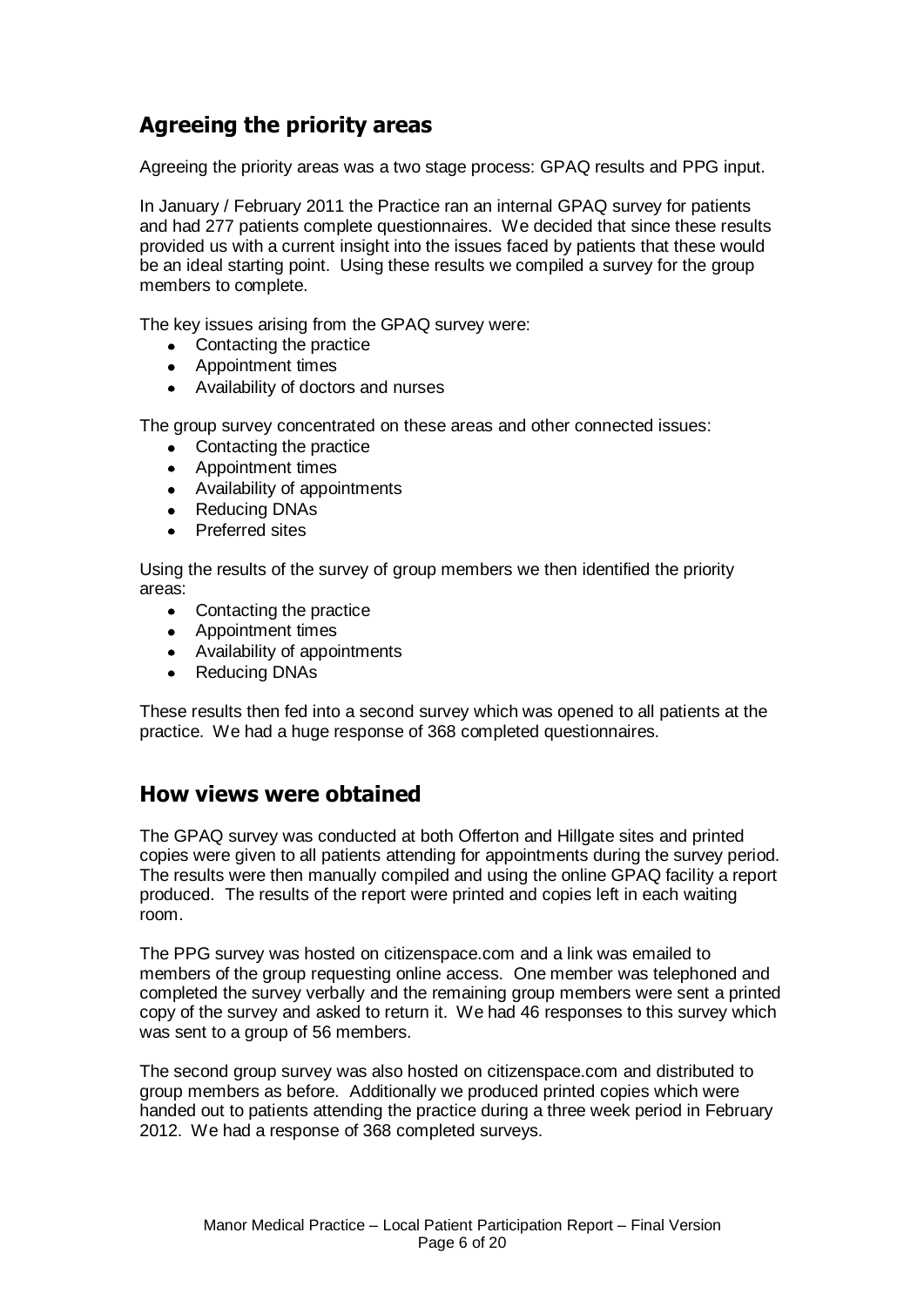# <span id="page-6-0"></span>**Putting together the action plan**

The results of the second group survey were discussed by the Partners and staff at the Practice and a number of actions were proposed:

| <b>Action Plan</b>                                                                                                                                                                                                                                                                                                         |
|----------------------------------------------------------------------------------------------------------------------------------------------------------------------------------------------------------------------------------------------------------------------------------------------------------------------------|
| 1. 67% of those surveyed would use online services: the Practice will<br>implement an on-line appointment booking and cancellation service for<br>routine appointments to be accessed via the Practice website.                                                                                                            |
| 2. 64% of you think an appointment reminder service is a good idea: the<br>Practice hopes that this will help to reduce the number of appointments that<br>are missed and will implement an appointment reminder service. We will<br>continue to monitor the number of appointments missed and report back on<br>progress! |
| 3. 93% of respondents will attend Saturday surgerys: the Practice will continue<br>to hold a minimum of one Saturday session per month and consider having<br>more than one GP available.                                                                                                                                  |
| 4. 77% of you think that 3-5 days is a reasonable wait for a routine appointment;<br>currently routine appointments are released on a daily basis, we will continue<br>to do this but change the patterns to ensure more availability of appointments<br>within a 3-5 day time scale.                                      |
| 5. The survey shows that the spread of appointments currently offered across<br>the day is not the best fit for when patients can attend. The Practice will look<br>into the possibility of rescheduling surgery times to address this.                                                                                    |

The action plan above was circulated to all group members for comment and approval. The plan has been approved by 100% of respondents.

The following is a selection of the comments we have received regarding the plan:

"YES I do approve of the proposed plan, especially the evening surgery for workers Thanks"

"The Action Plan seems fine. Perhaps a definition of 'routine' appointments on the online appointment service page would be useful." We will definitely include this definition.

"I am happy for the Actions mentioned to be implemented, it`s excellent to see Feedback and things being carried out !!" We hope to keep patients better informed in the future and improve feedback.

"The practice needs to be able to evidence the unmet need to then be able to plan a trajectory to support the practice to meet the target of 3-5 days." The Practice has a very high number of missed appointments each month which is masking true unmet need. We plan to address this issue first and will then be able to plan accurately.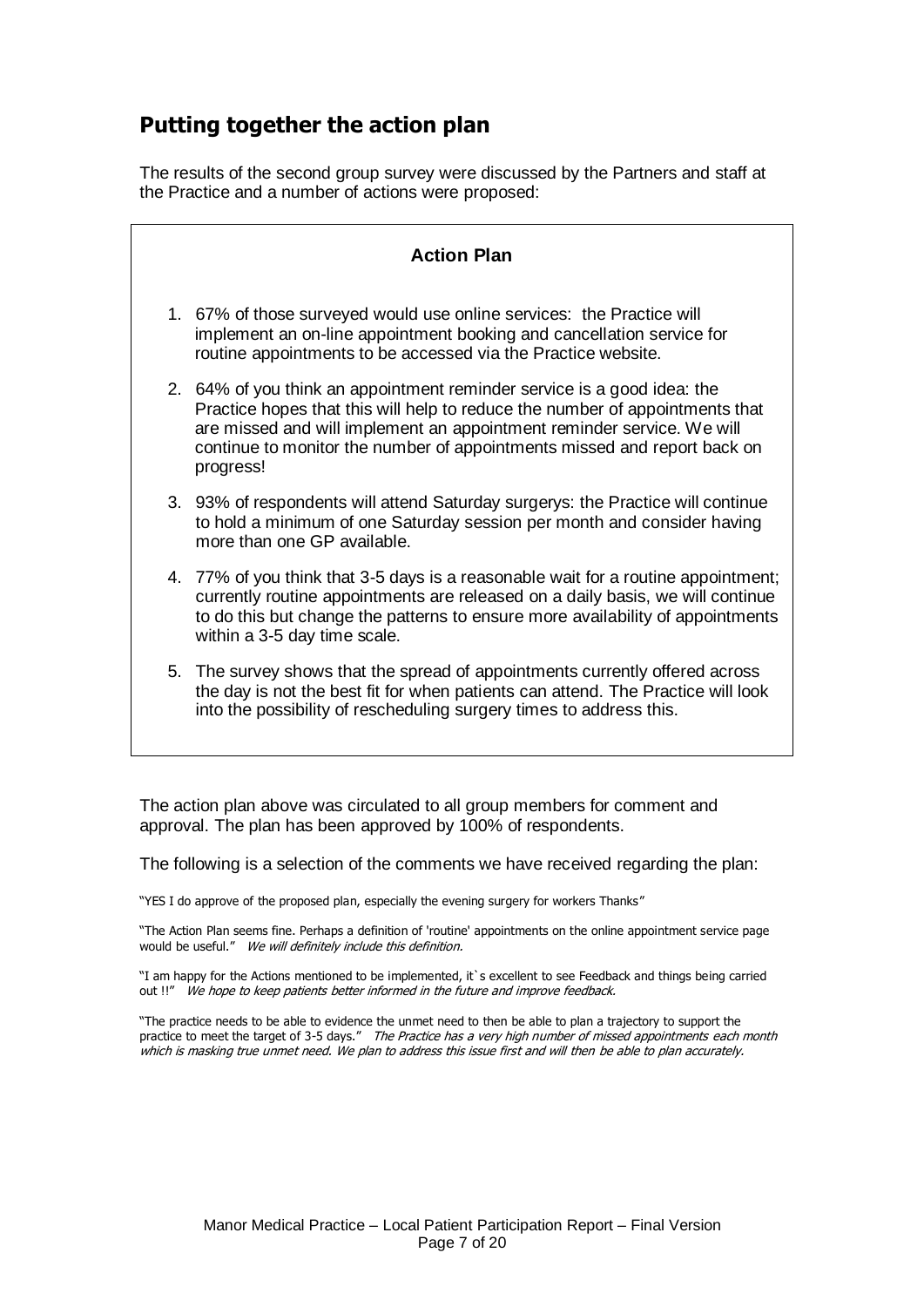# <span id="page-7-0"></span>**Implementation**

| <b>Action</b>         | How it will be implemented                                                                                                                                                                                                                                                                                                                                                                                                     |
|-----------------------|--------------------------------------------------------------------------------------------------------------------------------------------------------------------------------------------------------------------------------------------------------------------------------------------------------------------------------------------------------------------------------------------------------------------------------|
| Online booking        | The clinical system used by the Practice supports<br>online appointment booking and cancellation. The<br>project to make this available to Patients will begin in<br>April 2012. Members of the group will be asked be<br>form a pilot group to trial the service. We expect this<br>facility to be up and running by the end of 2012.                                                                                         |
| Appointment reminders | We intend to implement appointment reminders for<br>patients via text message and telephone messaging.<br>This project will be started in the summer of 2012 and<br>is expected to be in place by Autumn 2012.                                                                                                                                                                                                                 |
| Saturday surgeries    | We currently offer a Saturday surgery monthly with<br>one GP. By the Autumn we hope to increase this to<br>two GP's per sessions thus doubling the number of<br>appointments.                                                                                                                                                                                                                                                  |
| Appointment patterns  | Finding the optimum pattern of appointment release<br>will take some time. We initially need to do some in-<br>depth analysis to identify any seasonal differences in<br>demand which need to be considered and perform an<br>analysis of appointment types in terms of urgent,<br>routine and follow up. On completion of this work we<br>can then begin to adjust appointment availability to<br>better fit with the demand. |
| Surgery times         | We recognise that there is demand for later surgeries.<br>From April 2012 there will be additional late<br>appointments on Monday evenings at Hillgate and<br>Thursday evenings at Offerton. We will continue to<br>monitor demand and DNA rates and consider further<br>adjustment if necessary.                                                                                                                              |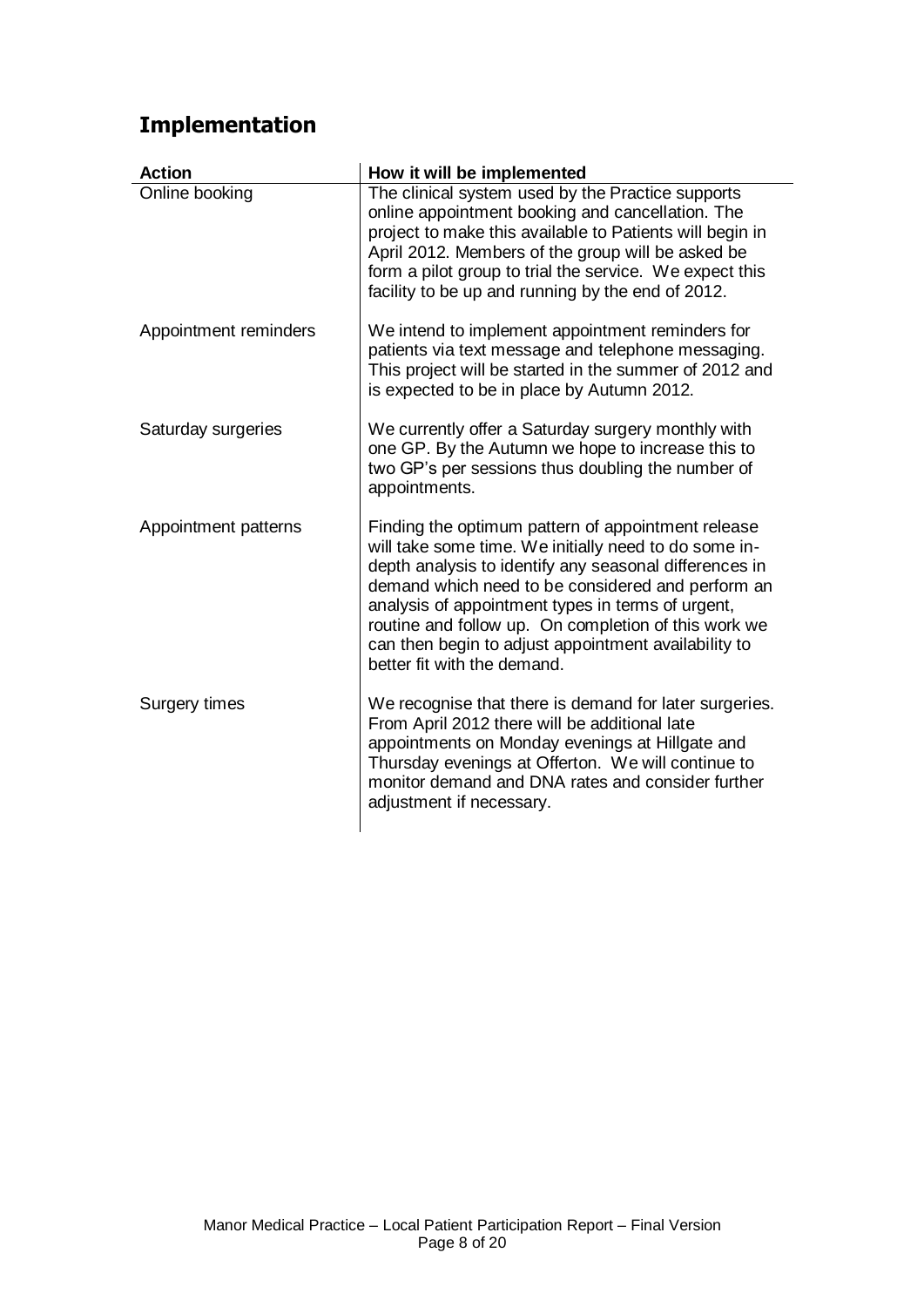# <span id="page-8-0"></span>**Actions to be taken 2012/2013**

### <span id="page-8-1"></span>**Online booking**

Implement EMIS Access on EMIS PCS Recruit patients to pilot the service Widen the service to all patients Monitor use of appointments made available this way Monitor DNA rates of appointments made available this way

### <span id="page-8-2"></span>**Appointment Reminders**

Purchase, install and implement Mjog to facilitate appointment reminders Data cleansing exercise of telephone numbers on system Decide on implementation method – opt in or opt out? Compare DNA rates pre and post appointment reminders

### <span id="page-8-3"></span>**Saturday Sessions**

Review GP availability for Saturday sessions in 2012-2013 Monitor DNA rates of Saturday appointments

### <span id="page-8-4"></span>**Appointment Patterns**

Perform an analysis of overall appointment demand to identify any seasonal fluctuations

Perform an analysis of demand for the different appointment types: routine; urgent; follow up

Identify new appointment release patterns to try to improve access to routine appointments

Survey patient opinion after new patterns are implemented

### <span id="page-8-5"></span>**Surgery Times**

Update extended hours on website Update extended hours on NHS Choices Monitor DNA rates of extended hours appointments Survey patient opinion of new hours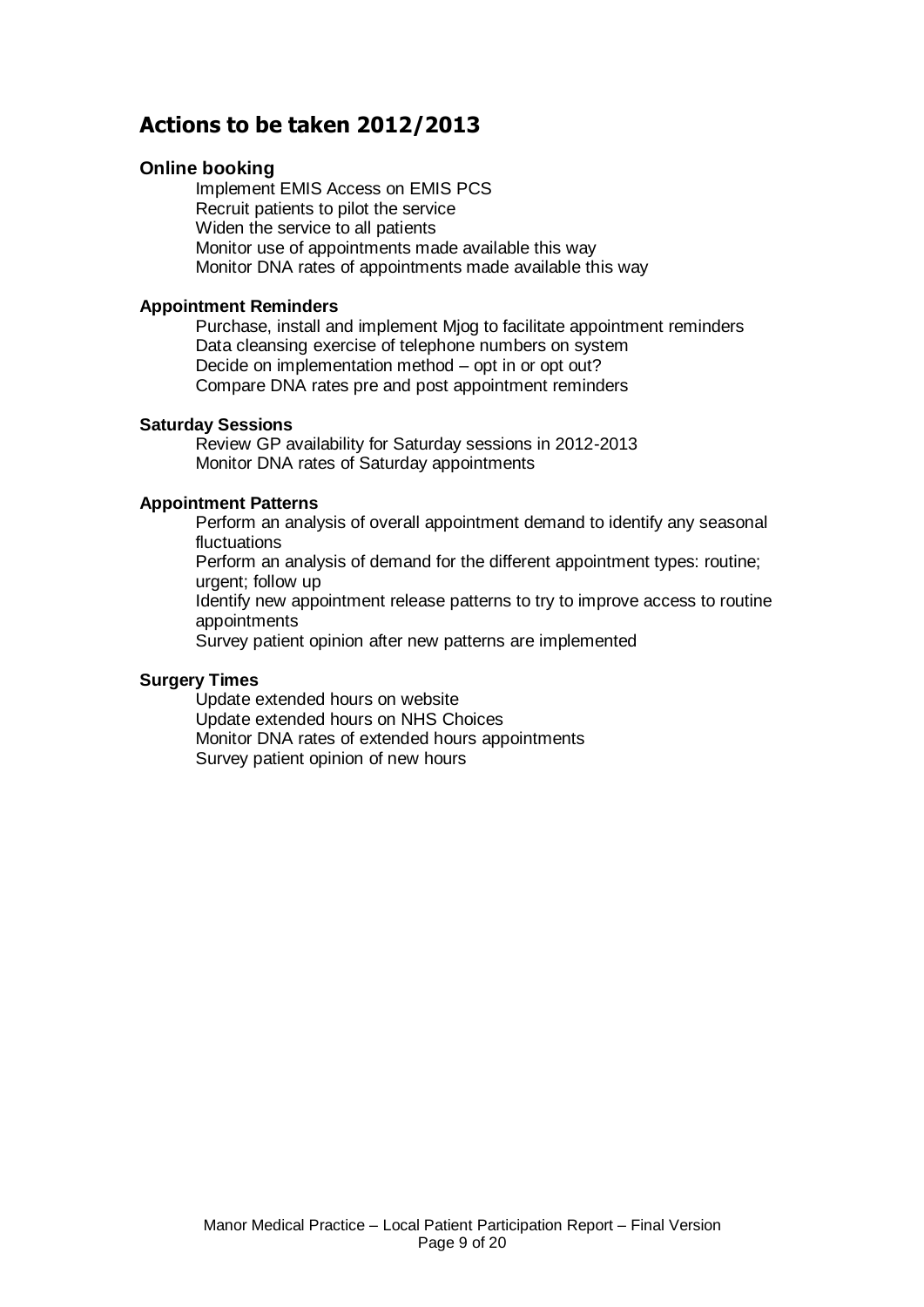# <span id="page-9-0"></span>**Opening hours**

At both sites the reception is open from 8.00 am to 7.00pm. On Mondays at Offerton and Thursdays at Hillgate reception is open at 7.30am. Telephones are answered from 8.00am to 6.00pm. At 6.00pm the telephones are switched over to the out of hours service.

| Day of week | <b>AM</b>      | <b>PM</b>     |
|-------------|----------------|---------------|
| Monday      | $8.00 - 10.40$ | $3.30 - 7.00$ |
| Tuesday     | $8.30 - 11.10$ | $3.50 - 7.00$ |
| Wednesday   | $8.30 - 10.40$ | $2.30 - 6.00$ |
| Thursday    | $7.30 - 11.10$ | $3.30 - 6.00$ |
| Friday      | $8.00 - 10.20$ |               |
| Saturday    | $8.30 - 10.30$ |               |
|             | Monthly        |               |

GP Surgeries at Hillgate from April 2012

GP Surgeries at Offerton from April 2012

| Day of week | AM             | PМ            |
|-------------|----------------|---------------|
| Monday      | $7.30 - 11.10$ | $4.00 - 7.30$ |
| Tuesday     | $8.30 - 11.10$ |               |
| Wednesday   | $8.30 - 10.40$ |               |
| Thursday    | $8.00 - 11.10$ | $3.30 - 7.00$ |
| Friday      | $8.00 - 11.10$ | $2.00 - 4.00$ |

## <span id="page-9-1"></span>**Extended hours**

From April 2012, the Practice will offer the following extended hours surgeries:

Hillgate Surgery

Monday pm 6.30 – 7.00 Tuesday pm 6.30 – 7.00 Thursday am 7.30 – 8.00 Saturday am monthly

### Offerton Surgery

Monday am 7.30 – 8.00 Monday pm 6.30 – 7.30 Thursday pm  $6.30 - 7.00$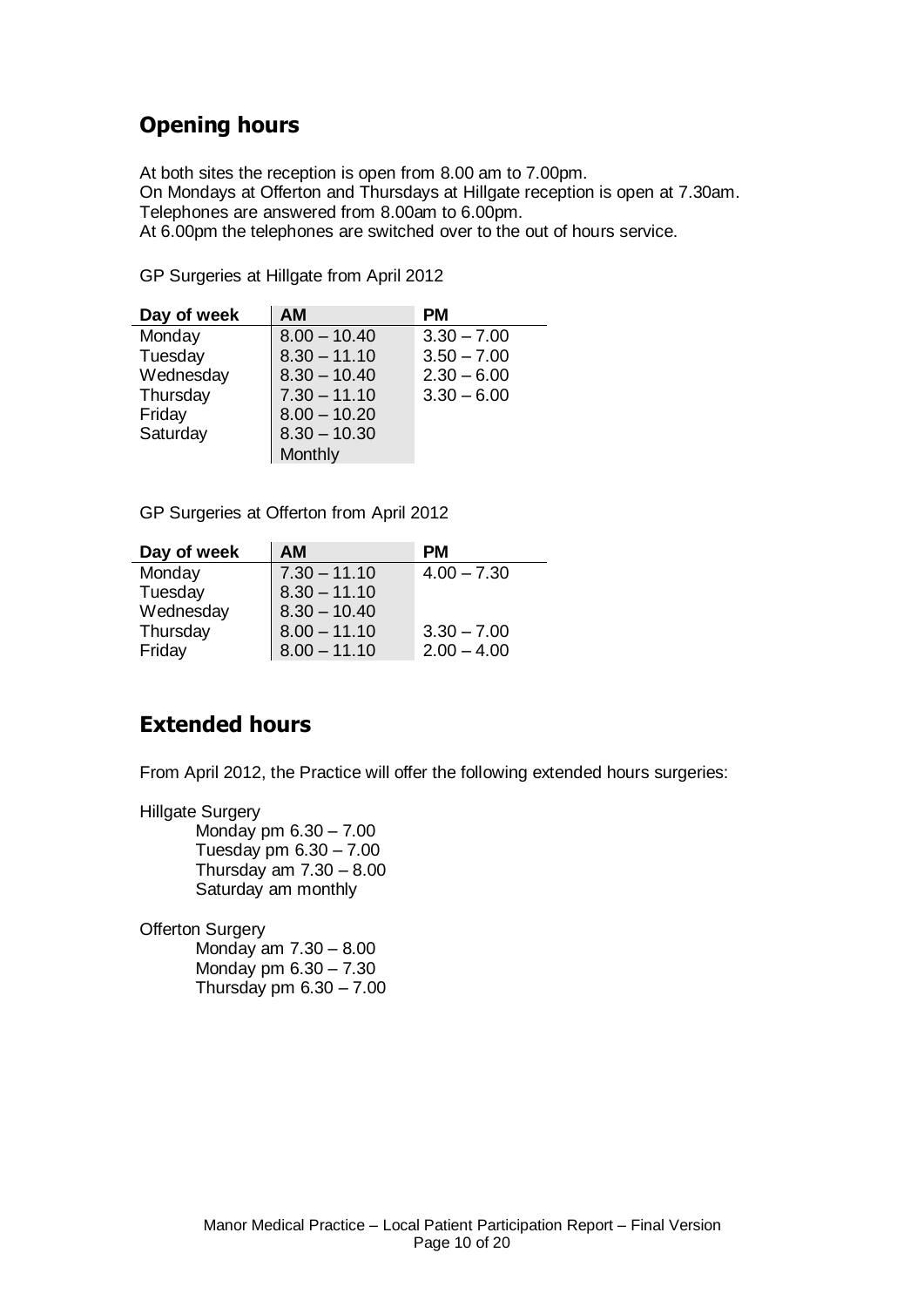# <span id="page-10-0"></span>**Summary of evidence**

This section contains the following material evidence of the activity undertaken:

- Waiting room Flyer
- Waiting room and Consulting room Poster
- Application form  $\bullet$
- Web application form
- **•** Letter inviting previous member to rejoin
- Letter inviting patient to join  $\bullet$
- $\bullet$ Email sent to members containing link to first survey
- Letter sent to members containing printed copy of first survey  $\bullet$
- Summary results table from in-house GPAQ survey
- Printed copy of first survey
- Email sent to members containing results summary and link to second survey  $\bullet$
- Letter sent to members containing results summary and printed copy of  $\bullet$ second survey
- Printed copy of second survey  $\bullet$
- Email sent to members containing results of second survey and action requesting approval
- Letter sent to members containing results of second survey, action plan and  $\bullet$ action plan approval form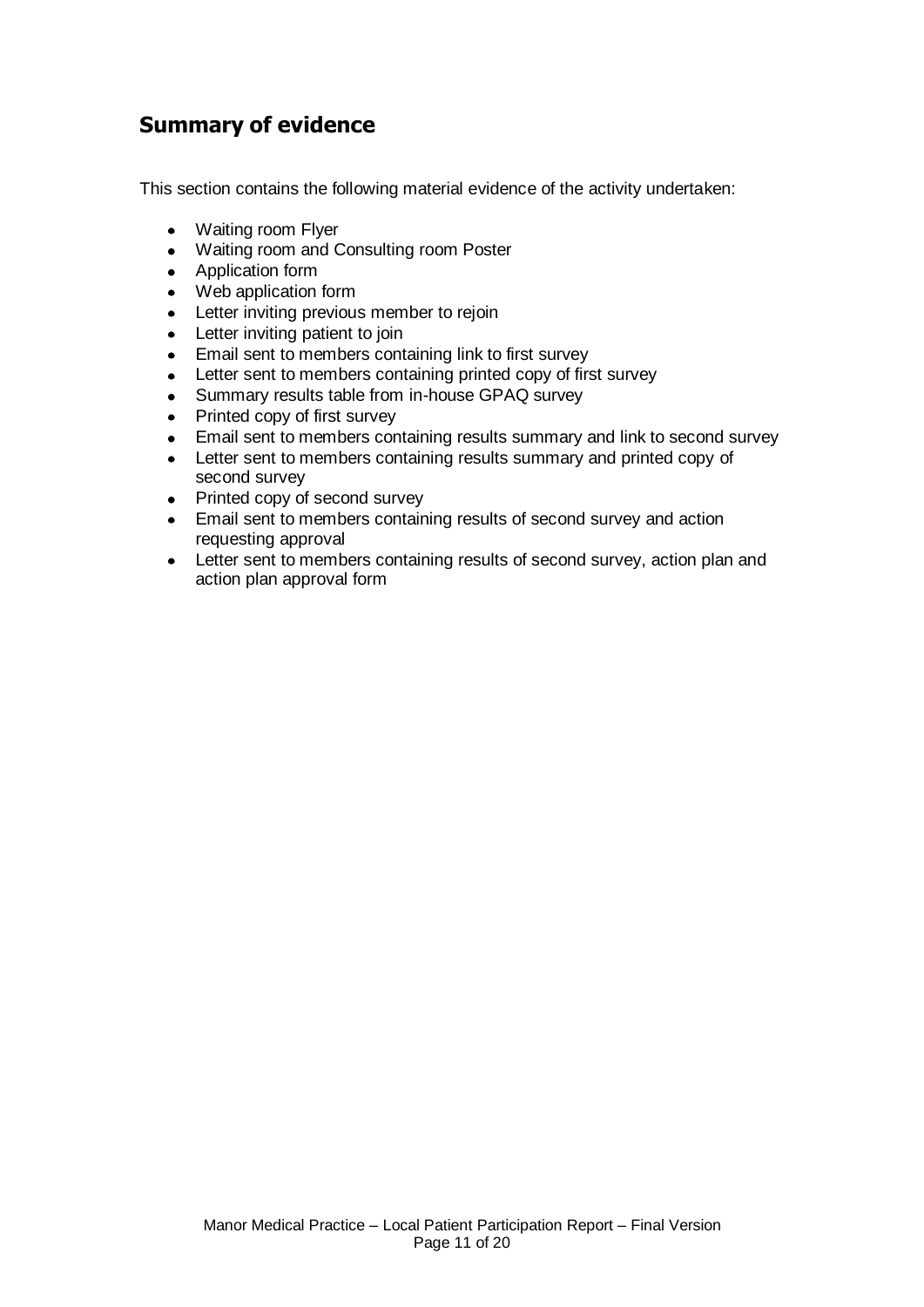| Do you want your views to be heard?<br>Are you interested in giving some feedback on<br>your Patient experience?<br>Do you want to join our Patient Participation<br>Group?<br>We have a group of Patients who we consult with regarding change at<br>the Practice so that we can ensure any changes that are implemented at<br>the Practice reflect a genuine need. Opinions are given anonymously<br>via surveys which you complete online, by telephone or by post. | <b>Have Your Say</b>                                                                                          |
|------------------------------------------------------------------------------------------------------------------------------------------------------------------------------------------------------------------------------------------------------------------------------------------------------------------------------------------------------------------------------------------------------------------------------------------------------------------------|---------------------------------------------------------------------------------------------------------------|
| We are currently running a survey around how convenient the<br>appointments offered at the Practice are for you. If you would like to<br>join in please complete the registration form below and hand it in at<br>reception. You will then be sent details of how to complete the survey.<br>I would like to join the Patient Participation Group at Manor Medical<br>Practice.<br>Name<br>Address.                                                                    | join our                                                                                                      |
| Postcode<br>Telephone<br><b>Email</b><br>Contact preference:-<br>n Please email me a link to the survey<br>n Please telephone me to complete the survey<br>n Please post the survey to me and I will complete and return it                                                                                                                                                                                                                                            | <b>Patient Participation Group</b><br>Ask at reception for an application form or visit<br>manormedical.co.uk |
|                                                                                                                                                                                                                                                                                                                                                                                                                                                                        | <b>Manor Medical Practice</b>                                                                                 |

**Waiting Room Flyer and Poster Displayed in Consulting Rooms and Waiting Rooms**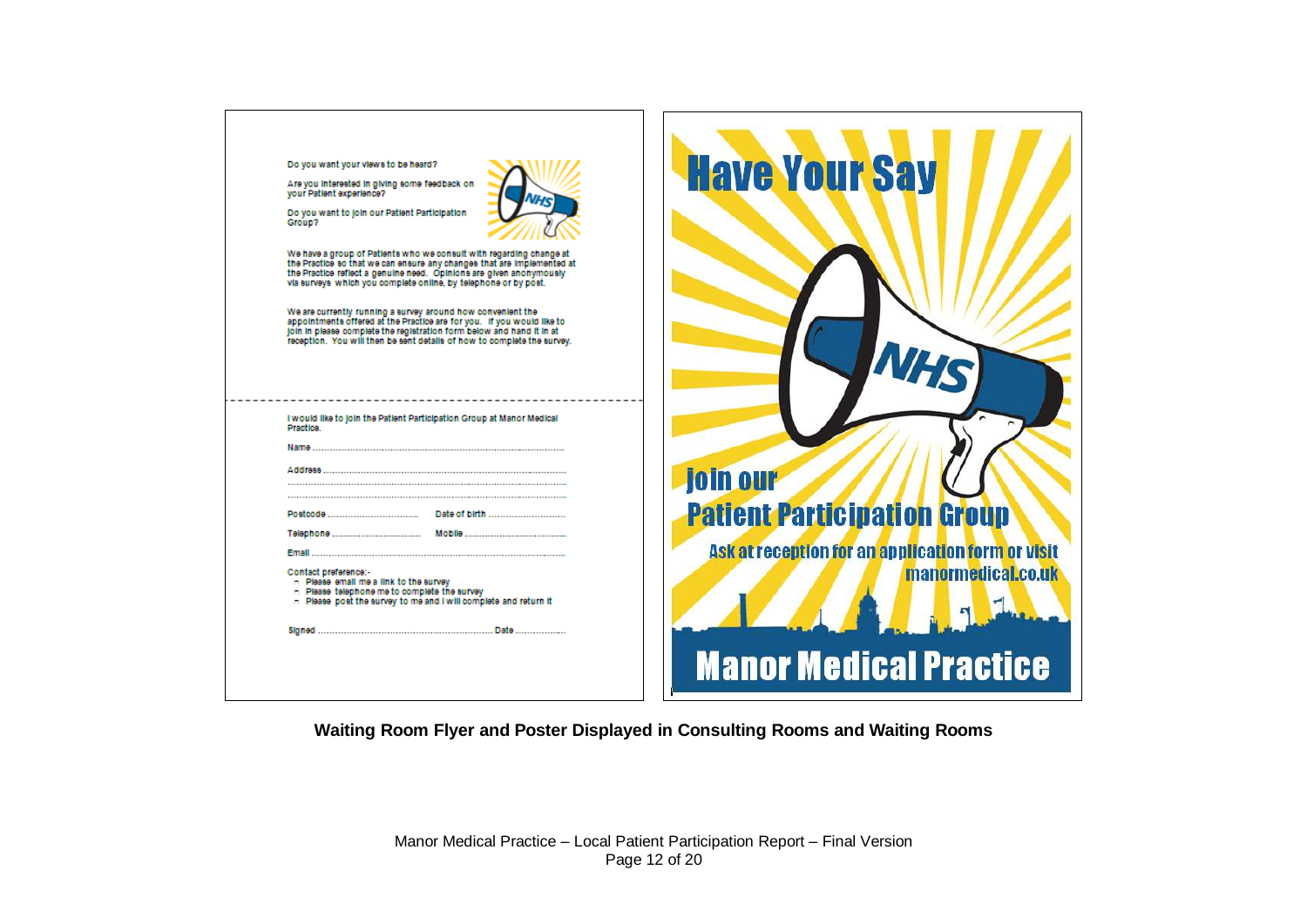| Manemadoia posai     |                                                                                                                                                                                                                                                                                                                            |  |               |  |  |  |  |  |
|----------------------|----------------------------------------------------------------------------------------------------------------------------------------------------------------------------------------------------------------------------------------------------------------------------------------------------------------------------|--|---------------|--|--|--|--|--|
|                      | <b>Manor Medical Practice - Patient Participation Group</b>                                                                                                                                                                                                                                                                |  |               |  |  |  |  |  |
|                      | The Practice is inviting all patients to join our Patient Participation Group.                                                                                                                                                                                                                                             |  |               |  |  |  |  |  |
|                      | We value the views of our patients and the group will provide members with a<br>forum to have a say on future improvements at the Practice and be involved<br>and informed of changes to the way we operate at Manor Medical Practice.                                                                                     |  |               |  |  |  |  |  |
|                      | <b>Application Form</b>                                                                                                                                                                                                                                                                                                    |  |               |  |  |  |  |  |
| Forename             |                                                                                                                                                                                                                                                                                                                            |  |               |  |  |  |  |  |
| Sumame               |                                                                                                                                                                                                                                                                                                                            |  |               |  |  |  |  |  |
|                      |                                                                                                                                                                                                                                                                                                                            |  |               |  |  |  |  |  |
| Date of birth        |                                                                                                                                                                                                                                                                                                                            |  |               |  |  |  |  |  |
| Address Line 1       |                                                                                                                                                                                                                                                                                                                            |  |               |  |  |  |  |  |
| Village              |                                                                                                                                                                                                                                                                                                                            |  |               |  |  |  |  |  |
| Town                 |                                                                                                                                                                                                                                                                                                                            |  |               |  |  |  |  |  |
| Postcode             |                                                                                                                                                                                                                                                                                                                            |  |               |  |  |  |  |  |
| Mobile number        |                                                                                                                                                                                                                                                                                                                            |  |               |  |  |  |  |  |
| Other contact number |                                                                                                                                                                                                                                                                                                                            |  |               |  |  |  |  |  |
| Email address        |                                                                                                                                                                                                                                                                                                                            |  |               |  |  |  |  |  |
| as specified above.  | The data you provide will be used to verify that you are a patient of the<br>practice and to contact you with news, reports and surveys relating to the<br>practice. If you cease to be a patient we will remove you from the group. Your<br>data will not be passed on to any other parties or used in any way other than |  | Group         |  |  |  |  |  |
| Practice.            | I would like to apply to join the Patient Participation Group at Manor Medical                                                                                                                                                                                                                                             |  |               |  |  |  |  |  |
|                      |                                                                                                                                                                                                                                                                                                                            |  | Participation |  |  |  |  |  |
|                      | Manomadical ion of                                                                                                                                                                                                                                                                                                         |  | Patient       |  |  |  |  |  |

**Application Form given out to Patients requesting one at reception and website application form**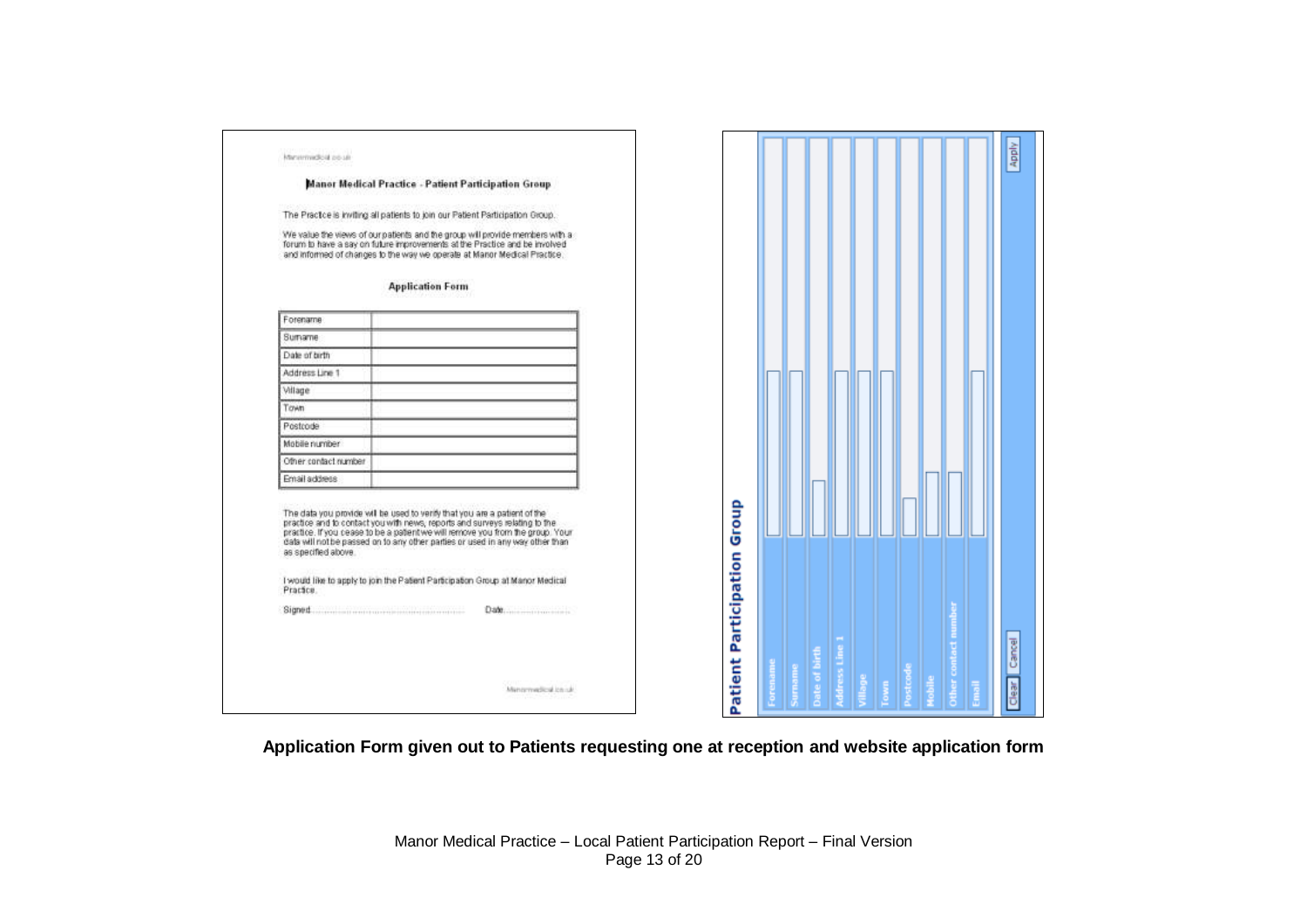| Dr KJ Higginbotham-Jones<br>Dr MJ Parkinson<br>Dr JRB Owen<br>Dr B J Murray<br>Dr M D Leahy                                                                                                                                                                                                                                                                                                                                                                                                                                                                                                                                                                 | Dr KJ Hioginbotham-Jones<br><b>Dr MJ Parkinson</b><br>Dr JRB Owen<br>Dr B J Murray<br>Dr MD Lealny                                                                                                                                                                                                                                                                                                                                                                                                                                                                                                                                                            |
|-------------------------------------------------------------------------------------------------------------------------------------------------------------------------------------------------------------------------------------------------------------------------------------------------------------------------------------------------------------------------------------------------------------------------------------------------------------------------------------------------------------------------------------------------------------------------------------------------------------------------------------------------------------|---------------------------------------------------------------------------------------------------------------------------------------------------------------------------------------------------------------------------------------------------------------------------------------------------------------------------------------------------------------------------------------------------------------------------------------------------------------------------------------------------------------------------------------------------------------------------------------------------------------------------------------------------------------|
| <b>Patient Participation Group Survey</b>                                                                                                                                                                                                                                                                                                                                                                                                                                                                                                                                                                                                                   | <b>Patient Participation Group Survey</b>                                                                                                                                                                                                                                                                                                                                                                                                                                                                                                                                                                                                                     |
| <b>Nov 2011</b>                                                                                                                                                                                                                                                                                                                                                                                                                                                                                                                                                                                                                                             | Dec 2011                                                                                                                                                                                                                                                                                                                                                                                                                                                                                                                                                                                                                                                      |
| Dear Patient.                                                                                                                                                                                                                                                                                                                                                                                                                                                                                                                                                                                                                                               | Dear, Patient,                                                                                                                                                                                                                                                                                                                                                                                                                                                                                                                                                                                                                                                |
| Manor Medical Practice is currently recruiting Patients to become members of the Patient.<br>Participation group. We see from our records that you have been involved in a similar group<br>previously and we are writing to you to ask if you would consider (pining us again?                                                                                                                                                                                                                                                                                                                                                                             | Marior Medical Practice is currently recruiting Patients to become members of the Patient<br>Participation group and we are writing to you to ask if you would consider joining us?                                                                                                                                                                                                                                                                                                                                                                                                                                                                           |
| We are trying to improve the service we offer and to consider Patient opinions in any<br>decisions we make which may have a direct impact on Patients. We will be asking for<br>opinions on a variety of topics and we are currently running a survey relating to how<br>convenient the appointments we currently offer are for you. We have chosen this because of<br>the high number of missed appointments at the Practice - on average more than 200 Doctor<br>and Nurse appointments a month are wasted because the Patient does not attend. These<br>are appointments which are very much in demand and could have been offered to other<br>Patients. | We are trying to improve the service we offer and to consider Patient opinions in any<br>decisions we make which may have a clirect impact on Patients. We will be asking for<br>opinions on a variety of topics and we are currently running a survey relating to how.<br>convenient the appointments we currently offer are for you. We have chosen this because of<br>the high number of missed appointments at the Practice - on average more than 200 Doctor<br>and Nurse appointments a month are wasted because the Patient does not attend. These<br>are appointments which are very much in demand and could have been offered to other<br>Patients. |
| We hope that the results of the survey will help us to understand if we can make changes<br>here at the Practice to help reduce the number of wasted appointments.                                                                                                                                                                                                                                                                                                                                                                                                                                                                                          | We have that the results of the survey will help us to understand if we can make changes.<br>here at the Practice to help reduce the number of wasted appointments.                                                                                                                                                                                                                                                                                                                                                                                                                                                                                           |
| We do value your opinion and would like you to be involved in how the Practice develops, if<br>you are able to assist us please complete the enclosed application form and return it in the<br>envelope provided. Details of how to complete the survey will then be sent out to you - all<br>surveys will be completed anonymously.                                                                                                                                                                                                                                                                                                                        | We do value your opinion and would like you to be involved in how the Practice develops, if<br>you are able to assist us please complete the enclosed application form and return it in the<br>envelope provided. Details of how to complete the survey will then be sent out to you - all<br>surveys will be completed anonymously.                                                                                                                                                                                                                                                                                                                          |
| Kind regards.                                                                                                                                                                                                                                                                                                                                                                                                                                                                                                                                                                                                                                               | Kind regards,                                                                                                                                                                                                                                                                                                                                                                                                                                                                                                                                                                                                                                                 |
| Manor Medical Practice                                                                                                                                                                                                                                                                                                                                                                                                                                                                                                                                                                                                                                      | Manhr Madical Practice                                                                                                                                                                                                                                                                                                                                                                                                                                                                                                                                                                                                                                        |
|                                                                                                                                                                                                                                                                                                                                                                                                                                                                                                                                                                                                                                                             |                                                                                                                                                                                                                                                                                                                                                                                                                                                                                                                                                                                                                                                               |

**Letters sent to previous group members and to other patients expressing an interest**

Manor Medical Practice – Local Patient Participation Report – Final Version Page 14 of 20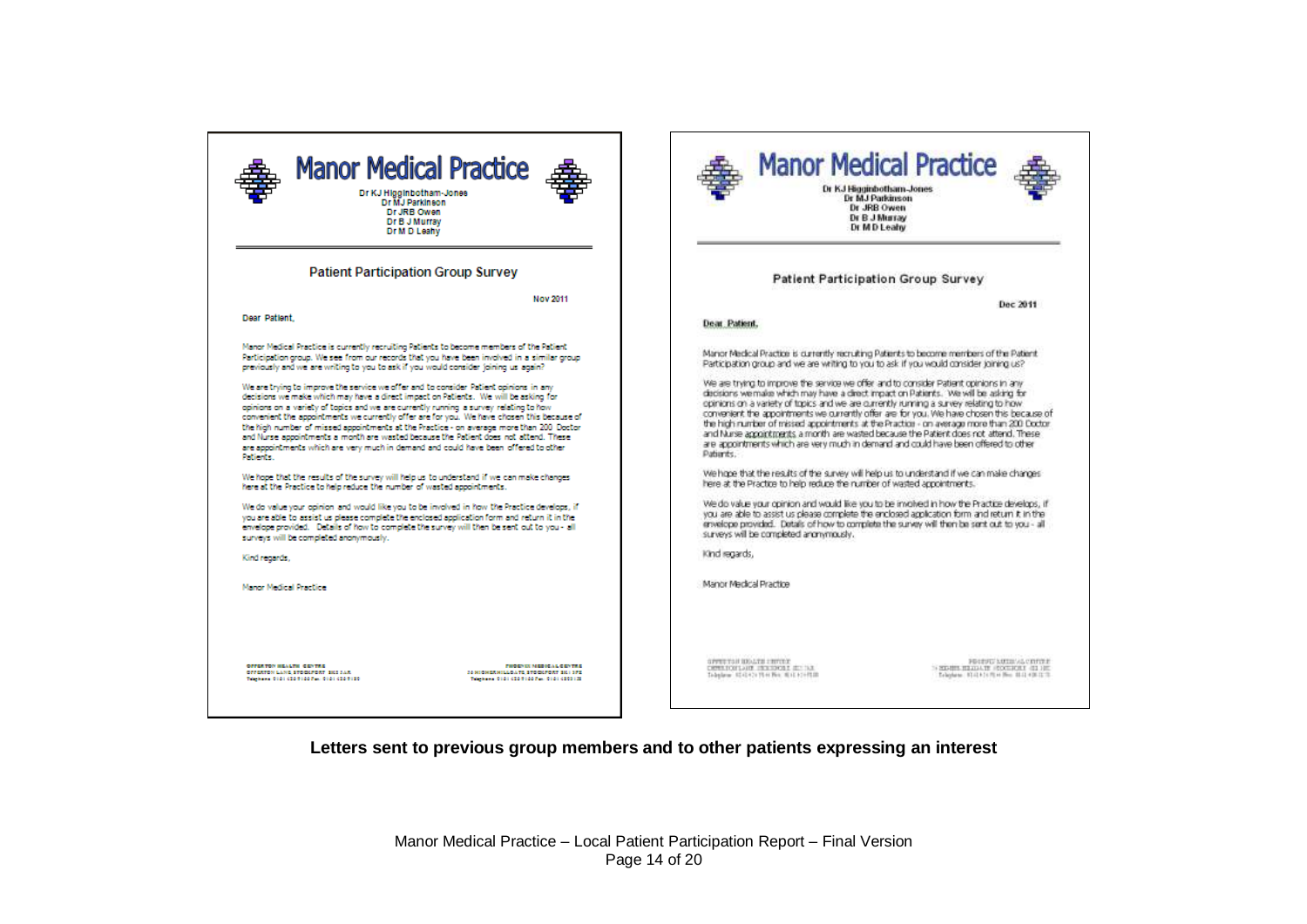|                                                                                                                                                                                                    | We have<br>than 200                                                                                                                                                                                                                                                                                                                                                                                                                                                                                                                                                | $+100%$                                                                                                                                         | <b>Manor Medical Practice</b><br>Dr KJ Higginbotham-Jones<br>Dr MJ Parkinson<br>Dr JRB Owen<br>Dr B J Murrav<br>Dr M D Leahy                                                                                                                                                                                                                                                                                                                                                                                                                                                                   |
|----------------------------------------------------------------------------------------------------------------------------------------------------------------------------------------------------|--------------------------------------------------------------------------------------------------------------------------------------------------------------------------------------------------------------------------------------------------------------------------------------------------------------------------------------------------------------------------------------------------------------------------------------------------------------------------------------------------------------------------------------------------------------------|-------------------------------------------------------------------------------------------------------------------------------------------------|------------------------------------------------------------------------------------------------------------------------------------------------------------------------------------------------------------------------------------------------------------------------------------------------------------------------------------------------------------------------------------------------------------------------------------------------------------------------------------------------------------------------------------------------------------------------------------------------|
| Open&t=IPM.Note&d=RgAAAAum7tgrym2QZskX6Cq36CHB<br>Manor Medical Practice - Patient Participation Group - Windows Internet Explorer provided by<br>÷,<br>×                                          | we can make changes here at the Practice to<br>much appreciate you taking the time to complete the survey for us.<br>Thank you once again for becoming a member of the Patient Participation Group at Manor Medical Practice<br>These are<br>offer.<br>on average more<br>appointments we<br>consultation which we would like you to complete.<br>appointments which are very much in demand and could have been offered to other Patients.<br>the Patient does not attend.<br>Practice<br>of the<br>care/manorsu<br>appointments at the<br>convenience<br>because | Unknown Zone (Mixed)<br>Dear Patient.<br>Medical Practice.<br>to use to return it to us.<br>care/manorsurvey if you wish to complete it online. | <b>Patient Participation Group Survey</b><br>Jan 2012<br>Thank you once again for becoming a member of the Patient Participation Group at Manor<br>Please find enclosed a copy of the group survey for your completion and an envelope for you<br>The survey is also available at http://www.citizenspace.com/stockport-havevoursay/primary-<br>The topic we have chosen for the first consultation is the convenience of the appointments                                                                                                                                                     |
| ×<br>≣<br>s.<br>Ł<br><b>La Forward</b><br>PCT)                                                                                                                                                     | consultation is the<br>wasted<br>missed<br>wasted appointments.<br>a month are<br><b>Aan</b><br>the high number<br>yw.                                                                                                                                                                                                                                                                                                                                                                                                                                             | the survey for us.                                                                                                                              | we offer. We have chosen this because of the high number of missed appointments at the<br>Practice - on average more than 200 Doctor and Nurse appointments a month are wasted<br>because the Patient does not attend. These are appointments which are very much in<br>demand and could have been offered to other Patients.<br>We hope that the results of the survey will help us to understand if we can make changes<br>here at the Practice to help reduce the number of wasted appointments.<br>We do value Patient opinion and we very much appreciate you taking the time to complete |
| Manor Medical Practice - Patient Participation Group<br>https://web.nhs.net/owa/sto-pct.Adminmip@nhs.net/?ae=Item&a<br>Adminnmp (STOCKPORT<br>2011 15:30<br><b>EAR Reply to All</b><br>14 November | We hope that the results of the survey will help us to understand if<br>http://www.citizenspace.com/stockport-havevoursav/primary<br>The link below will take you our first online<br>chosen for the first<br>opinion and<br>appointments<br>á<br>help reduce the number<br>Patient<br>because<br>The topic we have<br>Doctor and Nurse<br>Kind regards,<br>We do value<br>Dear Patient,<br>chosen this                                                                                                                                                            | Kind regards,<br>Manor Medical Practice<br>Manor Medical Practice                                                                               |                                                                                                                                                                                                                                                                                                                                                                                                                                                                                                                                                                                                |
| <b>ARENY</b><br>Sent<br>ľo:                                                                                                                                                                        |                                                                                                                                                                                                                                                                                                                                                                                                                                                                                                                                                                    | OFFERTON HEALTH CENTRE<br>OFFERION LANE STOCKPORI SKISSAR<br>Telephone: 01:142: 91:4 Fax: 01:142: 9130                                          | PHOENEX MEDICAL CENTRE<br><b>14 HEARER HILLGATE, STOCKPORT SIG 3PZ</b><br>Tolephone: 0141424 9144 Fax: 0141 430 3158                                                                                                                                                                                                                                                                                                                                                                                                                                                                           |

**Email and letter sent to members regarding first survey**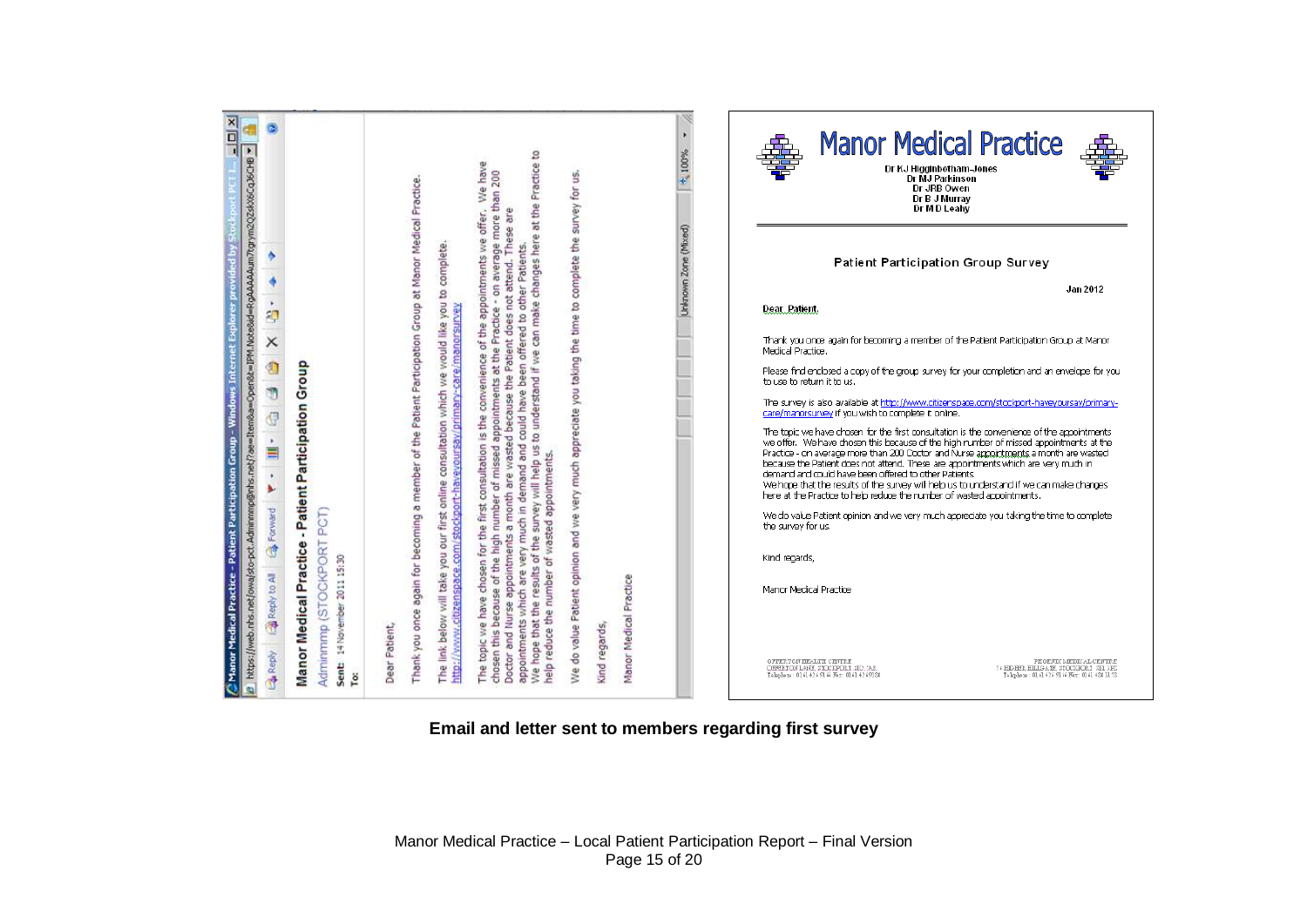|                                                                 | Mean score  GPAQ |                 |
|-----------------------------------------------------------------|------------------|-----------------|
|                                                                 |                  | benchmark       |
| Q2. Satisfaction with receptionists                             | 75               | 77              |
|                                                                 |                  |                 |
| Q3a. Satisfaction with opening hours.                           | 65               | 67              |
|                                                                 |                  |                 |
|                                                                 |                  |                 |
| Q4b. Satisfaction with availability of particular doctor        | 41               | 60              |
|                                                                 |                  |                 |
| Q5b. Satisfaction with availability of any doctor               | 53               | 69              |
|                                                                 |                  |                 |
| Q7b. Satisfaction with waiting times at practice                | 51               | 57              |
|                                                                 |                  |                 |
| Q8a. Satisfaction with phoning through to practice              | 57               | 59              |
|                                                                 |                  |                 |
| Q8b. Satisfaction with phoning through to doctor for advice     | 50               | 61              |
|                                                                 |                  |                 |
| Q9b. Satisfaction with continuity of care                       | 55               | 69              |
|                                                                 |                  |                 |
| Q10a. Satisfaction with doctor's questioning                    | 80               | 81              |
|                                                                 |                  |                 |
| Q10b. Satisfaction with how well doctor listens.                | 82               | $\overline{84}$ |
|                                                                 |                  |                 |
|                                                                 |                  |                 |
| Q10c. Satisfaction with how well doctor puts patient at<br>ease | 80               | 84              |
|                                                                 |                  |                 |
| Q10d. Satisfaction with how much doctor involves patient        | 80               | $\overline{81}$ |
|                                                                 |                  |                 |
| Q10e. Satisfaction with doctor's explanations                   | $\overline{83}$  | $\overline{83}$ |
|                                                                 |                  |                 |
| Q10f. Satisfaction with time doctor spends.                     | 79               | छा              |
|                                                                 |                  |                 |
| Q10g. Satisfaction with doctor's patience                       | 82               | 84              |
|                                                                 |                  |                 |
| Q10h. Satisfaction with doctor's caring and concern             | 83               | 84              |
|                                                                 |                  |                 |
| Q11a. Ability to understand problem after visiting doctor       | 61               | 69              |
|                                                                 |                  |                 |
| Q11b. Ability to cope with problem after visiting doctor.       | 58               | 66              |
|                                                                 |                  |                 |
| Q11c. Ability to keep healthy after visiting doctor             | 55               | 62              |
|                                                                 |                  |                 |
|                                                                 |                  |                 |

**Summary results table from in-house GPAQ survey**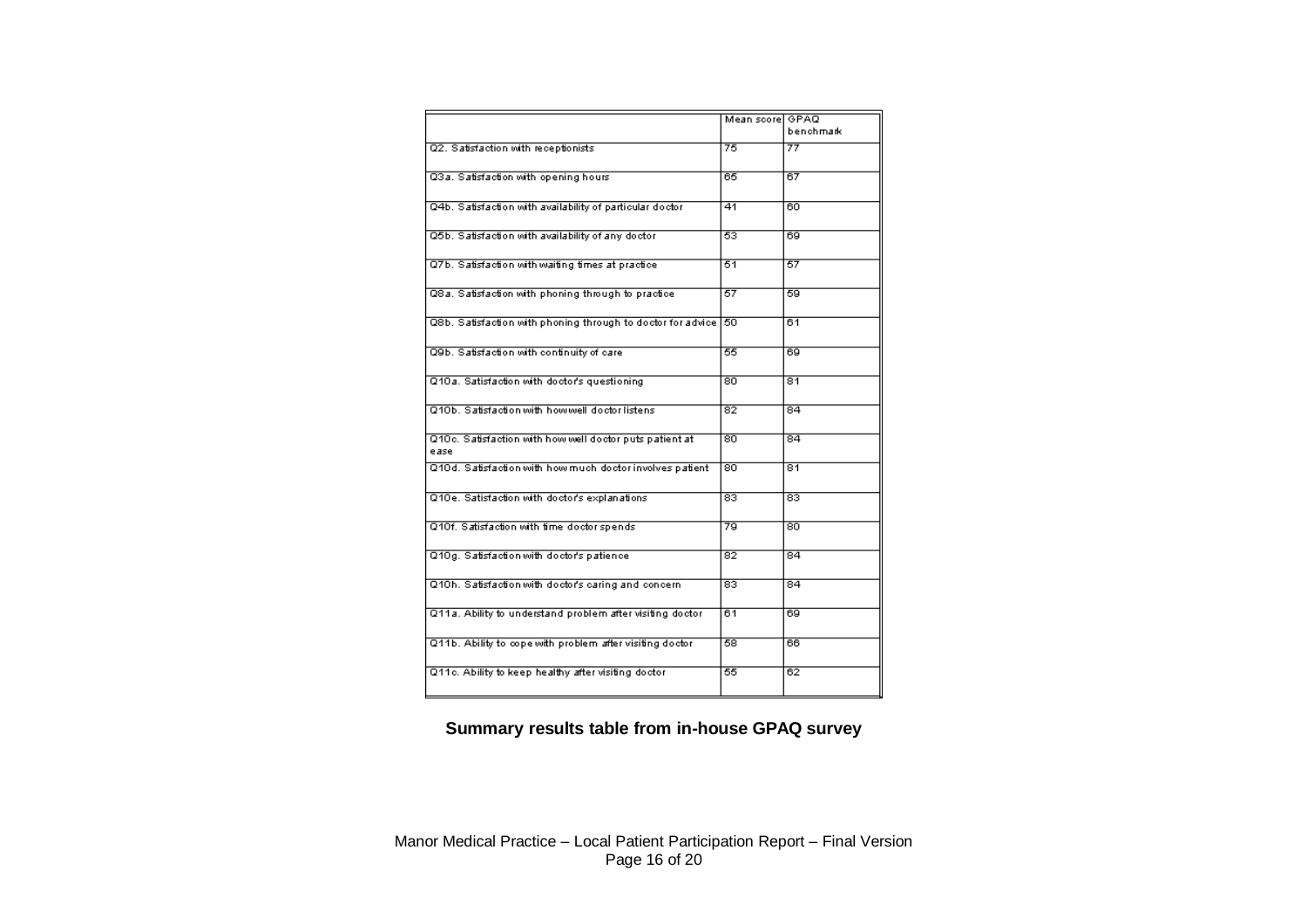| 1. How do you normally book your appointments at the Practice? (Please tick<br>all the boxes that apply to you)<br>a in person<br>a Byphone<br>p Doesn't apply                                                                              | attend?<br>$Q. Y$ es<br>p No<br>B if yes, did you let the Practice know that you were unable to attend?                                                                    |
|---------------------------------------------------------------------------------------------------------------------------------------------------------------------------------------------------------------------------------------------|----------------------------------------------------------------------------------------------------------------------------------------------------------------------------|
| 2 Which of the following methods would you prefer to use to book<br>appointments at the Fractice? (please tick all the boxes that apply to you).<br>a In person<br>a By phone<br>a Online<br>p No preference                                | $D$ Yes<br>o No I didn't think I needed to<br>a No because I couldn't get through on the phone.<br>o No because I forgot<br>9 How do you travel to the Practice?<br>o Walk |
| 3 Which of the following methods would you prefer to use to cancel<br>appointments at the Practice? (please tick all the boxes that apply to you).<br>a in person<br>a Byphone<br>a Online                                                  | o. Drive<br><b>p</b> . Cycle<br>p. Public transport<br>p Taxi<br>p Other                                                                                                   |
| a By email<br>p By lext message<br>p No preference                                                                                                                                                                                          | 10 Which site do you attend for appointments?<br>o Hillcale<br>p Offerton<br>g. I will travel to either site for an appointment.                                           |
| 4 When did you last see or speak to a OP or Nurse at the Practice?<br>a in the past 3 months<br>p Between 3 and 6 months ago<br>p. Between 6 and 12 months ago<br>p. More than 12 months ago<br>g I have never seen a GP from my GP surgery | 11 Finally, do you have comments to make to us regarding appointment.<br>times, cancelling appointments and accessibility of the Practice?                                 |
| 5 How conversent was the appointment you were able to get?<br>a Very convenient<br>g. Fairly corwenient<br>a Not very convenient<br>p Not at all conversient<br>p Not applicable                                                            |                                                                                                                                                                            |
| 6 When is it most convenient for you to see your GP or Nurse?<br>p. I prefer early morning appointments<br>p I prefer daytime appointments<br>p I prefer evening appointments<br>p. I prefer weekend appointments<br>p. No preference       |                                                                                                                                                                            |
|                                                                                                                                                                                                                                             |                                                                                                                                                                            |

**First Survey for the Group – the same survey was also hosted on citizenspace.com**

Manor Medical Practice – Local Patient Participation Report – Final Version Page 17 of 20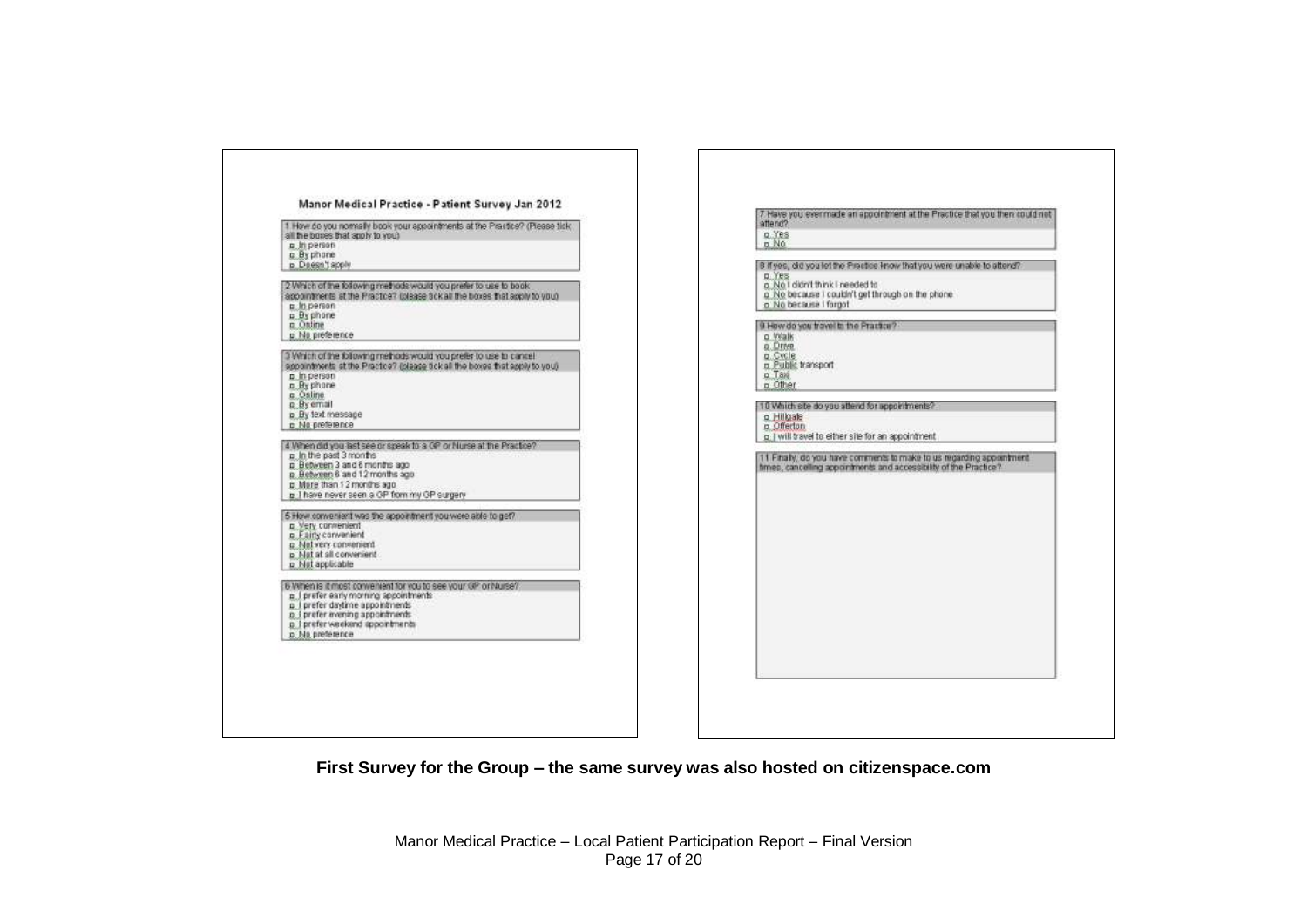| е   Газифоменна каширочника писачения каширочника располага каширования с котором на тру (с) - III - 4  <br>  В   Помериенна каширочника писачения каширочника располага каширочника каширования каширования каширования<br>We intend to use the findings of the wider survey to formulate an action plan for change which we will then ask the patient participation group to<br>agree to before implementation.<br>all patients currently<br>members for taking the time to register and<br>Again<br>In this correspondence.<br>you use the phone to book and care is a serial needs but would use alternative methods if they were made available<br>If you would like more appointment times outside of working hours<br>you like the triage system for urgent ann<br>$\mathbb S$<br>group members but also<br>comments<br>The wider survey asks detailed questions relating to the points raised above - a copy has been included for you<br>we would be grateful for your assistance and ask you to complete the survey online at:<br>really useful<br>Ziazurz<br>droup<br>detail.<br>$\mathfrak s$<br>some<br>would like to thank all<br>only<br>http://www.otizenspace.com/stockport-haveyoursay/manor-medical-practice-offerton/mmp<br>provided us with<br>up not<br>C Manor Medical Practice - Follow up Survey - Windows Internet Explorer provided by Stockport PCT IT Dept.<br>we will open<br>ation group survey has now finished and we we<br>we had a fantastic response rate and you have<br>appointment<br>in a wider survey which<br>like the triage system for urgent appointments<br>think that it is difficult to book a routine appoin<br>須<br>$\times$<br>G<br>损<br>ø<br>Manor Medical Practice - Follow up Survey<br>use<br>The key points that have arisen from the<br>罰<br>compiled for<br>participation<br>Formand<br>PCT)<br>[[web.nhs.net/owa/sto-pct.Ads<br>been<br>(STOCKPORT<br>The responses have been<br>registered at the practice<br>đ<br>to complete the survey<br>Manor Medical Practice<br>V 2012 16:02<br>Elli Reply to All<br>patient<br>hon<br>Dear Member,<br>Some of<br>ð.<br>55<br>Kind regards<br>Most<br>Most<br>Most<br>Administring<br>The initial<br>Sent: $03f$<br>To:<br><b>Canada</b><br>٠<br><b>D</b> Nas<br>The<br>Sco. | <b>Manor Medical Practice</b><br>Dr KJ Higginbotham Jones<br>Dr MJ Parkinson<br>Dr JRB Owen<br>Dr B J Murray<br>Dr M D Leahy<br><b>Patient Participation Group Survey</b><br>Feb 2012<br><b>Dear</b> Patient.<br>The initial patient participation group survey has now finished and we would like to thank all<br>group members for taking the time to register and to complete the survey - we had a<br>fantastic response rate.<br>The responses have been compled for use in a wider survey which we will goen up not only.<br>to group members but also to all patients currently registered at the practice.<br>The key points that have arisen from the initial survey are:-<br>. Most of you use the phone to book and cancel appointments but would use<br>alternative methods if they were made available<br>. Some of you would like more appointment times outside of working hours.<br>Most of you like the triage system for urgent appointments<br>Most of you think that it is difficult to book a routine appointment.<br>The wider survey asks detailed questions relating to the points raised above - a copy has<br>been included for you in this correspondence. Again we would be grateful for your<br>assistance and ask you to complete the survey and return it to us in the envelope provided.<br>We intend to use the findings of the wider survey to formulate an action plan for change<br>which we will then ask the patient participation group to agree to before implementation.<br>Kind regards,<br>Manor Medical Practice<br><b>SPPECTAR HIGHER CRITICE</b><br>PROFITE LODGE ALCOHOLE<br><b>DEPOSITIONS AND RELEASE AND SAFE</b><br>IN REGRES RELIGION TO ITCH EXCHIT (\$1.500)<br>Taleplane, \$2.62.674 Plots Mor. 42-42 434 PD 09-<br>Telephris: 01-0 47+ 13.4 Nov. 41.14 400 21:12 |
|---------------------------------------------------------------------------------------------------------------------------------------------------------------------------------------------------------------------------------------------------------------------------------------------------------------------------------------------------------------------------------------------------------------------------------------------------------------------------------------------------------------------------------------------------------------------------------------------------------------------------------------------------------------------------------------------------------------------------------------------------------------------------------------------------------------------------------------------------------------------------------------------------------------------------------------------------------------------------------------------------------------------------------------------------------------------------------------------------------------------------------------------------------------------------------------------------------------------------------------------------------------------------------------------------------------------------------------------------------------------------------------------------------------------------------------------------------------------------------------------------------------------------------------------------------------------------------------------------------------------------------------------------------------------------------------------------------------------------------------------------------------------------------------------------------------------------------------------------------------------------------------------------------------------------------------------------------------------------------------------------------------------------------------------------------------------------------------------------------------------------------------------------------------------------------------------------------------------------------------------------------------------------------|--------------------------------------------------------------------------------------------------------------------------------------------------------------------------------------------------------------------------------------------------------------------------------------------------------------------------------------------------------------------------------------------------------------------------------------------------------------------------------------------------------------------------------------------------------------------------------------------------------------------------------------------------------------------------------------------------------------------------------------------------------------------------------------------------------------------------------------------------------------------------------------------------------------------------------------------------------------------------------------------------------------------------------------------------------------------------------------------------------------------------------------------------------------------------------------------------------------------------------------------------------------------------------------------------------------------------------------------------------------------------------------------------------------------------------------------------------------------------------------------------------------------------------------------------------------------------------------------------------------------------------------------------------------------------------------------------------------------------------------------------------------------------------------------------------------------------|
|---------------------------------------------------------------------------------------------------------------------------------------------------------------------------------------------------------------------------------------------------------------------------------------------------------------------------------------------------------------------------------------------------------------------------------------------------------------------------------------------------------------------------------------------------------------------------------------------------------------------------------------------------------------------------------------------------------------------------------------------------------------------------------------------------------------------------------------------------------------------------------------------------------------------------------------------------------------------------------------------------------------------------------------------------------------------------------------------------------------------------------------------------------------------------------------------------------------------------------------------------------------------------------------------------------------------------------------------------------------------------------------------------------------------------------------------------------------------------------------------------------------------------------------------------------------------------------------------------------------------------------------------------------------------------------------------------------------------------------------------------------------------------------------------------------------------------------------------------------------------------------------------------------------------------------------------------------------------------------------------------------------------------------------------------------------------------------------------------------------------------------------------------------------------------------------------------------------------------------------------------------------------------------|--------------------------------------------------------------------------------------------------------------------------------------------------------------------------------------------------------------------------------------------------------------------------------------------------------------------------------------------------------------------------------------------------------------------------------------------------------------------------------------------------------------------------------------------------------------------------------------------------------------------------------------------------------------------------------------------------------------------------------------------------------------------------------------------------------------------------------------------------------------------------------------------------------------------------------------------------------------------------------------------------------------------------------------------------------------------------------------------------------------------------------------------------------------------------------------------------------------------------------------------------------------------------------------------------------------------------------------------------------------------------------------------------------------------------------------------------------------------------------------------------------------------------------------------------------------------------------------------------------------------------------------------------------------------------------------------------------------------------------------------------------------------------------------------------------------------------|

**Email and letter sent to members regarding first survey results and invite to complete second survey**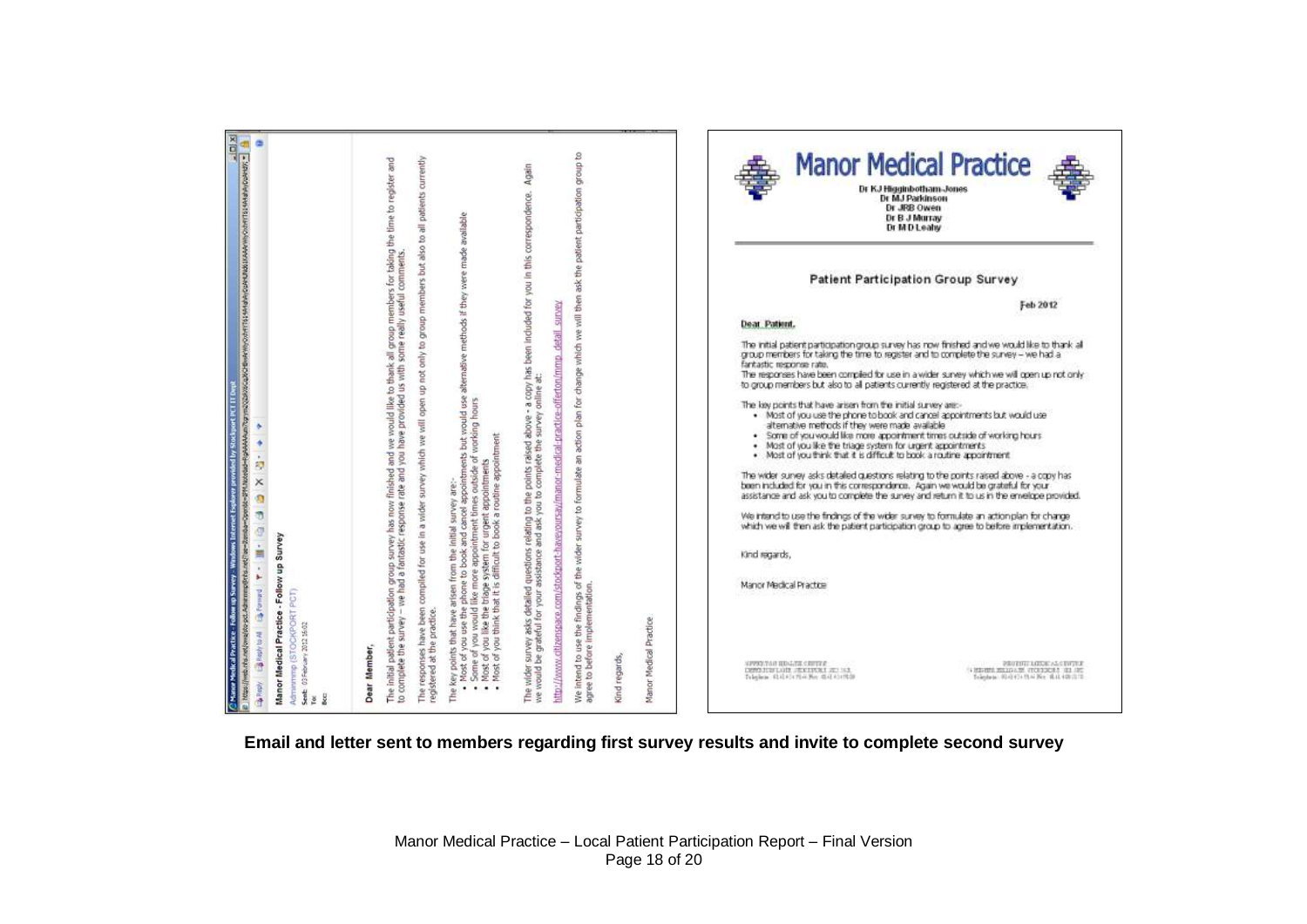| website would you use the facility?  | 1 If it was possible to book a routine appointment online via the    |
|--------------------------------------|----------------------------------------------------------------------|
| o Yes                                |                                                                      |
| 68 <sub>D</sub>                      |                                                                      |
|                                      |                                                                      |
|                                      | 2 If it was possible to cancel an appointment online via the website |
| would you use the facility?<br>a Yes |                                                                      |
| M <sub>D</sub>                       |                                                                      |
|                                      |                                                                      |
|                                      | 3 Do you think we should offer a reminder service for appointments   |
| a Yes                                |                                                                      |
| N <sub>II</sub>                      |                                                                      |
|                                      |                                                                      |
| Strenthricour wor to be briment      | 4 If you answered yes to cuestion 3, how would you like to be        |
| p. Text message                      |                                                                      |
| a Enal                               |                                                                      |
| o Prone call                         |                                                                      |
|                                      |                                                                      |
| Please tick all that apply.          | 5 At what time of day can you most easily attend for appointments?   |
| p. 7.30am-9.00am                     |                                                                      |
| a 9.00am-11.00am                     |                                                                      |
| g 11.00am-1.00pm                     |                                                                      |
| a 100om-3.00pm                       |                                                                      |
| $n$ 300 $nn5.30nn$                   |                                                                      |
| a 530pm7.30pm                        |                                                                      |
|                                      | 6 Would you attend an appointment on a Saturday?                     |
| a Yes                                |                                                                      |
| 0 <sup>h</sup>                       |                                                                      |
|                                      |                                                                      |
|                                      | 7 What length of time do you consider to be a reasonable wait for a  |
| routine appointment?<br>a.35 days    |                                                                      |
| a 5-7 days                           |                                                                      |
| g 7-10 days                          |                                                                      |
|                                      |                                                                      |
|                                      | 9 If there was an appointment available with a doctor who is not     |
|                                      | your usual doctor would you take it to be seen earlier?              |
| any in                               |                                                                      |
| 0 <sup>1</sup>                       |                                                                      |

**Second survey – also hosted on citizenspace.com**